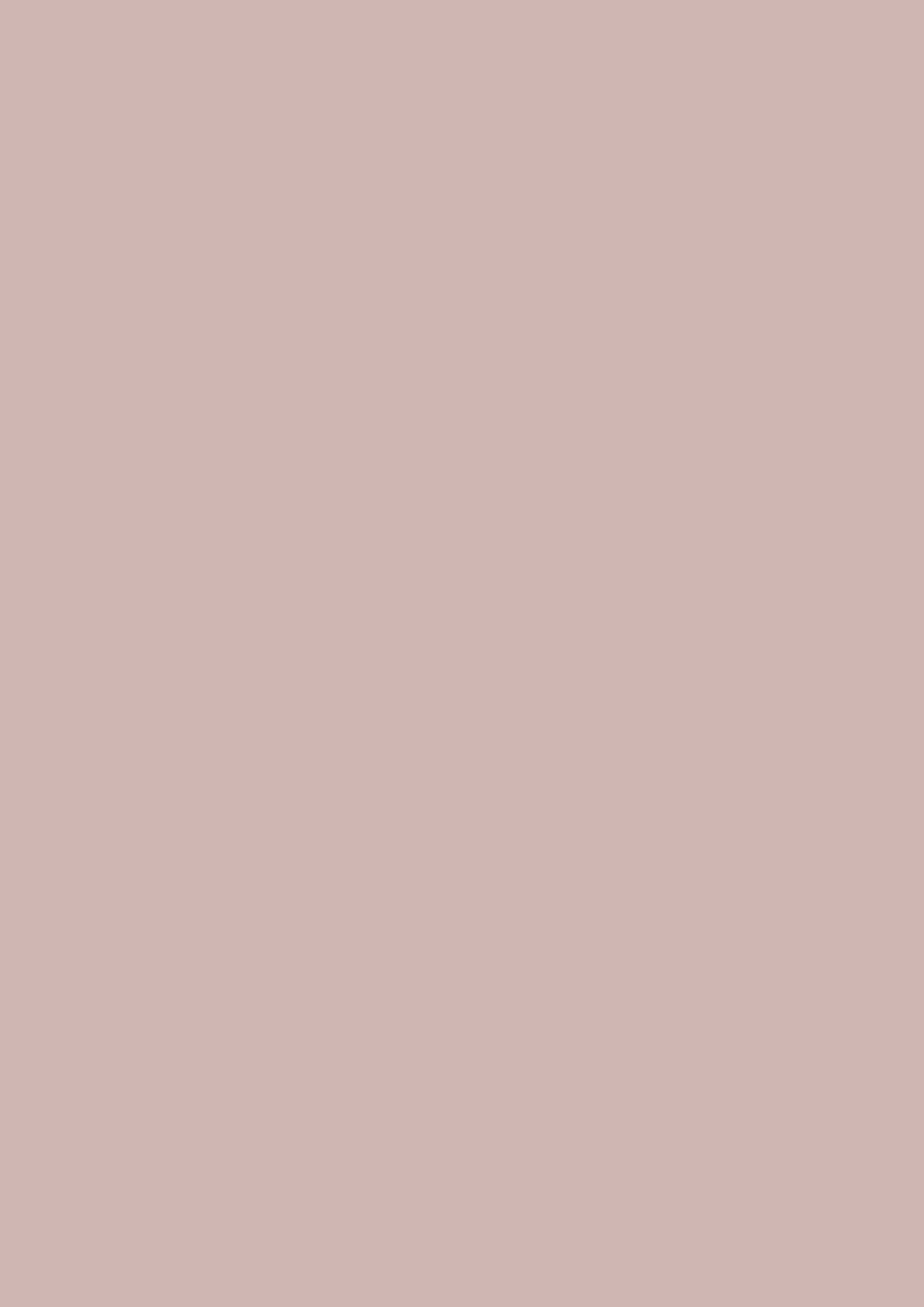# **He Tangata Kei Tua** Guidelines for Biobanking with Māori

Mr Maui Hudson Dr Angela Beaton Mrs Moe Milne Dr Waiora Port Prof Khyla Russell Dr Barry Smith Dr Valmaine Toki Lynley Uerata Dr Phil Wilcox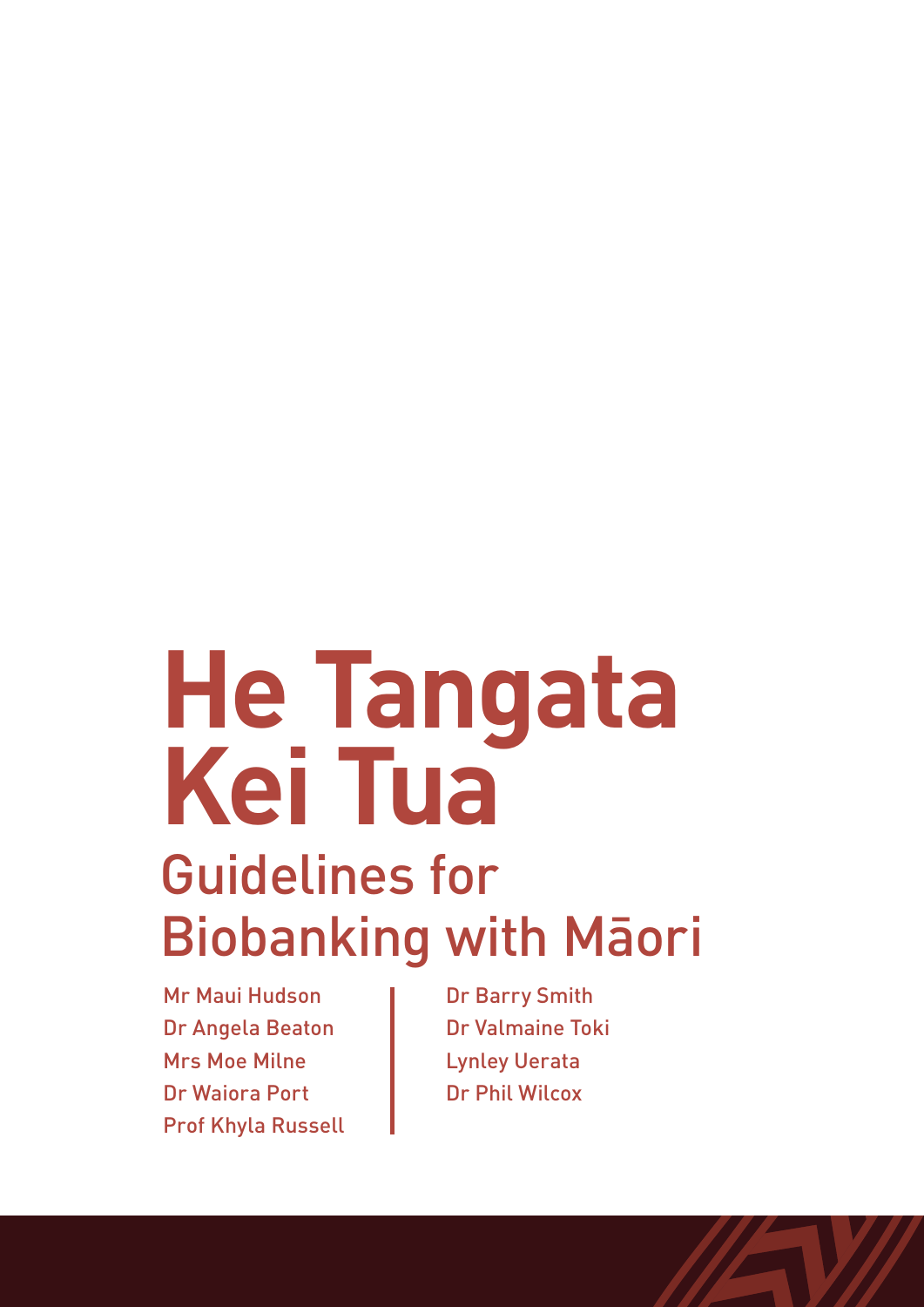In preparing this document the Te Mata Ira research team wish to acknowledge the participants, stakeholders, and Iwi who contributed to the project and these guidelines.

We would also like to acknowledge the support of the Health Research Council of New Zealand (HRC) for funding the research project (Project grant number 12/470).



**Published by** Te Mata Hautū Taketake – Māori & Indigenous Governance Centre University of Waikato, Hamilton, New Zealand

ISBN: 978-0-473-36939-2 (PDF) ISBN: 978-0-473-36938-5 (Softcover)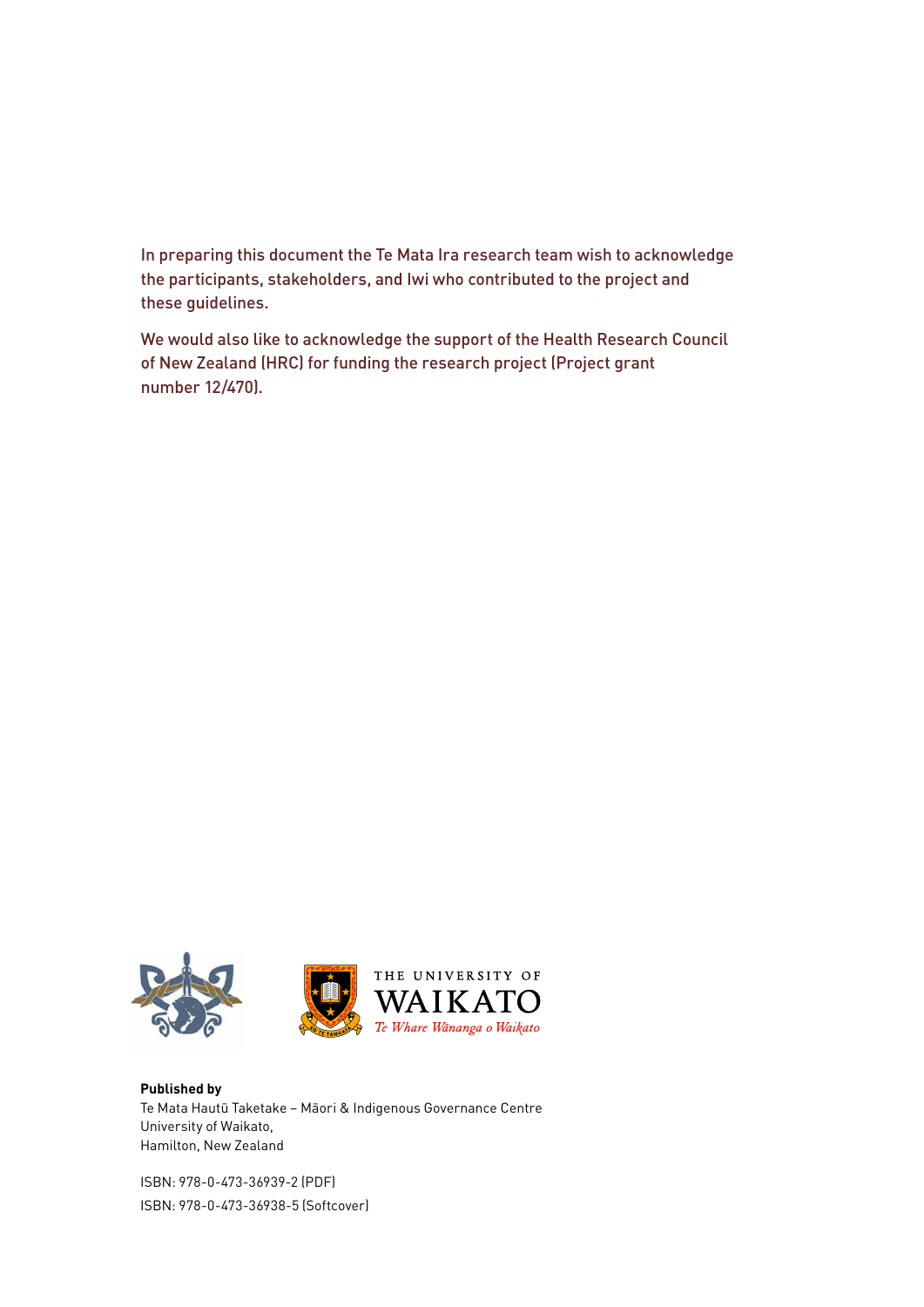# **Contents**

| He Tangata Kei Tua:<br>Guidelines for Biobanking with Maori Tissue  1 |    |
|-----------------------------------------------------------------------|----|
|                                                                       |    |
|                                                                       |    |
|                                                                       |    |
|                                                                       |    |
|                                                                       |    |
|                                                                       |    |
|                                                                       |    |
|                                                                       |    |
|                                                                       |    |
|                                                                       |    |
|                                                                       |    |
|                                                                       |    |
| Section 2: He Tangata Kei Tua Relationship Model                      |    |
| Relationship Between Biobanks and Researchers20                       |    |
|                                                                       |    |
|                                                                       |    |
|                                                                       |    |
|                                                                       |    |
|                                                                       |    |
|                                                                       |    |
|                                                                       |    |
|                                                                       |    |
| <b>Glossary of Maori Terms</b>                                        | 34 |
| <b>References</b>                                                     | 36 |
| <b>Appendix A: Additional Resources</b>                               | 38 |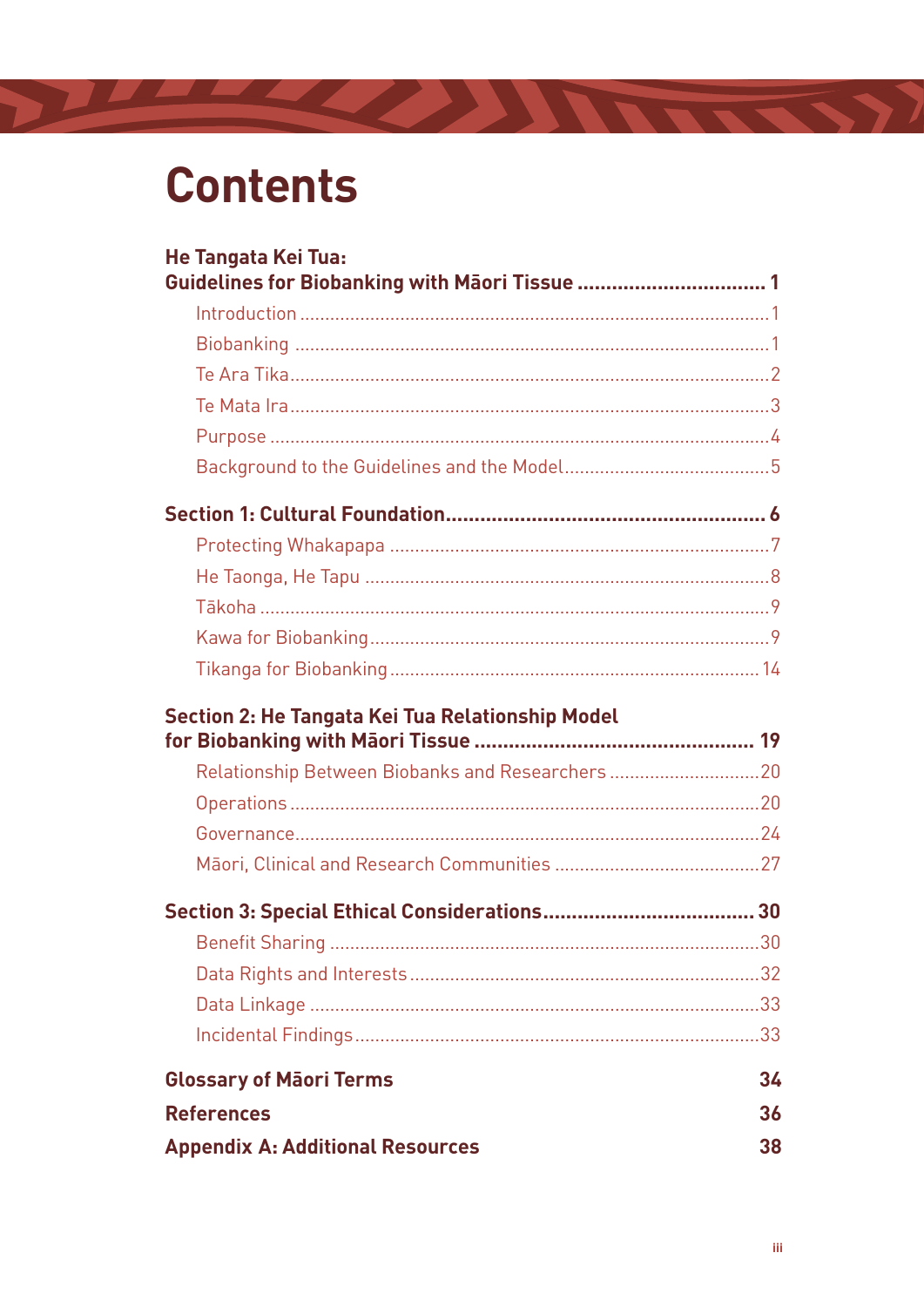# **List of Figures**

| Figure 2: He Tangata Kei Tua Relationship Model      |
|------------------------------------------------------|
| Figure 3: Key Cultural Values/Concepts               |
|                                                      |
| Figure 5: Components of Human Tissue                 |
| Figure 6: Te Whare Tapa Wha -                        |
| Figure 7: NETwork! Roadmap for Genomic               |
| Figure 8: Key Stages Where Tikanga can be Applied 14 |
| Figure 9: He Tangata Kei Tua Relationship Model      |
|                                                      |

# **List of Tables**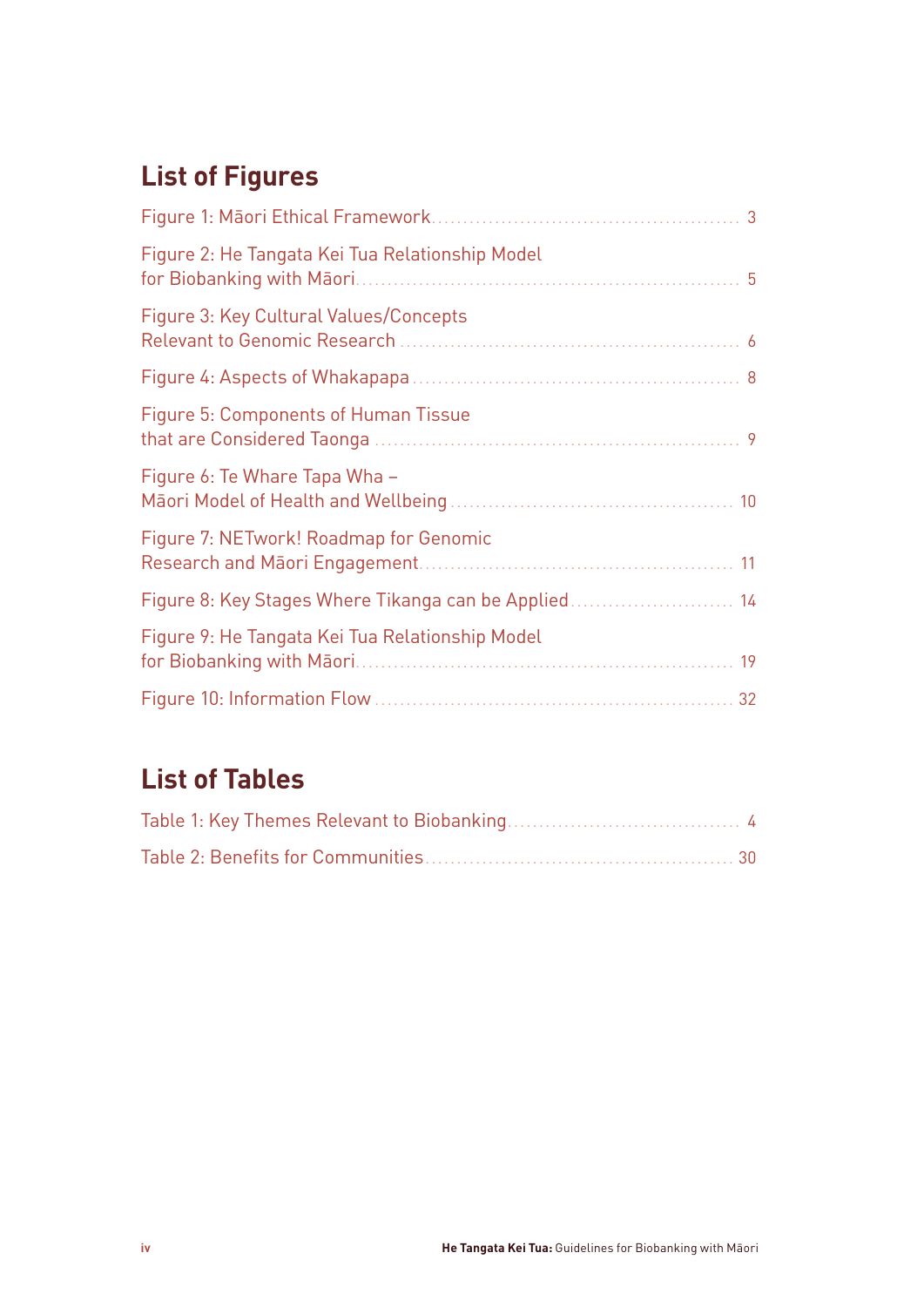# <span id="page-6-0"></span>**He Tangata Kei Tua: Guidelines for Biobanking with Māori Tissue**

### Kei tua o te awe māpara he tangata kē, he mā?

### **Introduction**

Māori ethical frameworks recognise that all research in New Zealand is of interest to Māori and outline community expectations of appropriate behavior in research to deliver the best outcomes for Māori. Research contributes to the broader development objectives of society and this endeavor is being supported by biobanking infrastructure. Ethics has a specific role in guiding key behaviours, processes and methodologies used in research.

This document outlines a framework for addressing Māori ethical issues within the context of biobanking. It draws on a foundation of mātauranga (Indigenous knowledge) and tikanga Māori (Māori protocols and practices) and will be useful for researchers, ethics committee members and those who engage in consultation or advice about biobanking with Māori in local, regional, national or international settings.

# **Biobanking**

In practice, a biobank is an organised collection of biospecimens used for health research. The Organisation for Economic Co-operation and Development (2009) definition specifically describes two components of a biobank: (1) human biological materials and/or genetic information generated from their analysis; and (2) extensive associated demographic and health information (references).

Biological tissue can include blood and blood products (plasma, serum or bone marrow aspirates), saliva, tissue or pathology biospecimens (tumour tissue collected during operations or diagnostic tests). The value of the biobanks depends on the quality of the stored tissue itself, but also on the information collected about biobanks donors (reference). This information may include medical, lifestyle or family history information, risk factors, outcome information (for example; tumour stage and grade, operation date and type, treatment received, date of death), and specific clinical information such as radiological results and images, or diagnostic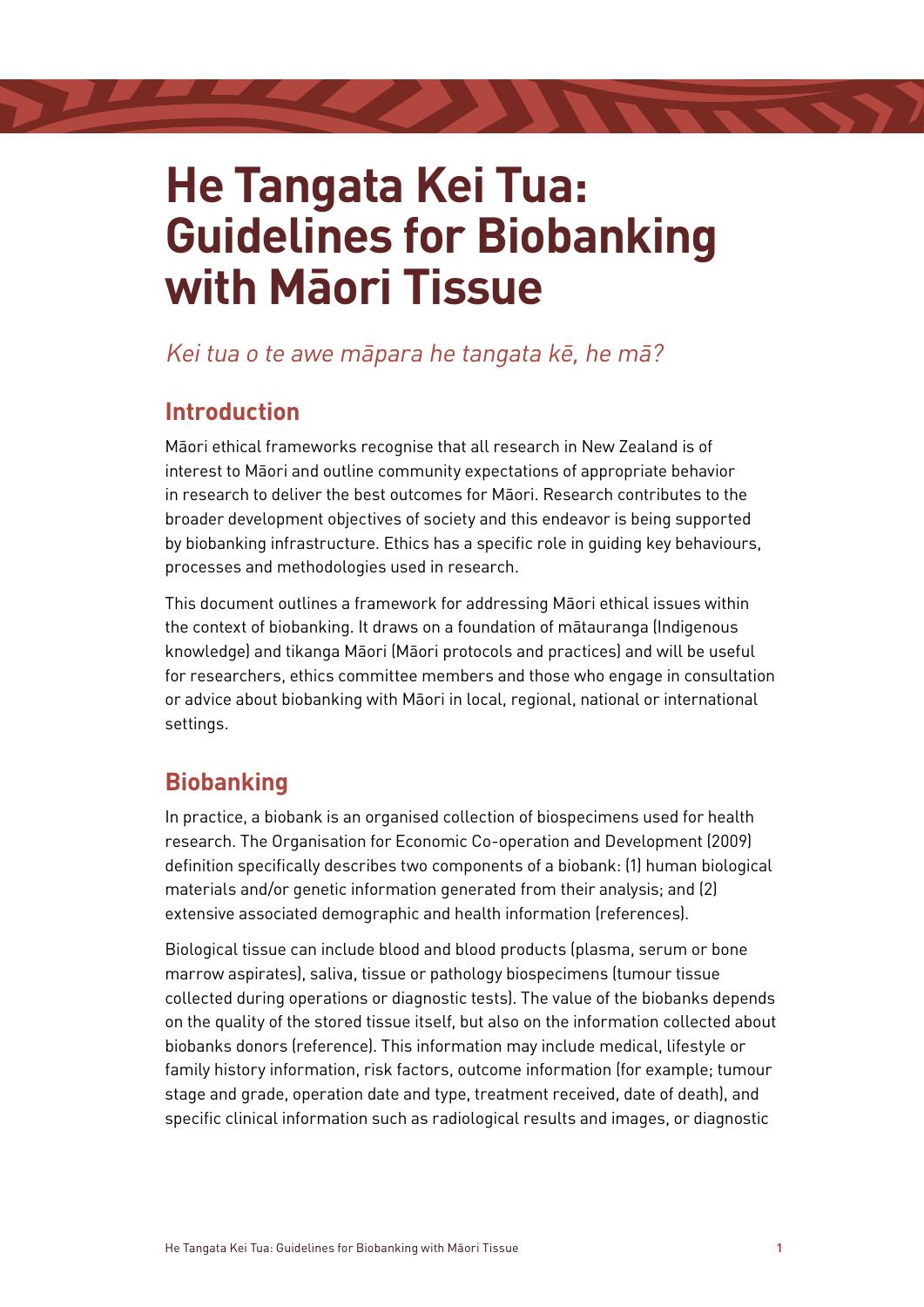<span id="page-7-0"></span>test results. This information may be stored in separate cancer registries, or in another information technology system linked to the sample data. Researchers may access hospital information systems and clinical notes to collate this information. New data from specific studies (e.g. genetic test results) and long term follow up data may be added to the clinical information over time.

Common features of biobanks include: (1) an ongoing and open-ended nature, which often involves unspecified future research that challenges the traditional practice of informed consent, allowing for the donation of biospecimens that are stored for definite or indefinite periods of time; (2) that biospecimens and data need to remain potentially re-identifiable, even if they are coded. This is because a biospecimen and associated data may need to be linked to other sources of health information for studies in the future, or to follow up information added over time; and (3) a focus on the common good, more concerned with future public benefit than individual benefit for the participants themselves. Currently, there is often no direct or immediate benefit to individual donors.

There is no formal register of New Zealand biobanks. However, a range of biobanks exist including research biobanks (often targeting types of cancer or specific diseases); transplant biobanks (cord blood, fertility, eye and placental tissue); and other population biobanks (to store Guthrie card/newborn heel prick test cards, and biospecimens from longitudinal studies).<sup>1</sup>

# **Te Ara Tika**

Te Ara Tika Guidelines for Māori Research Ethics: A framework for researchers and ethics committee members (Hudson, Milne, Reynolds, Russell, & Smith, 2010) brought together various strands connecting tikanga Māori, the principles of the Treaty of Waitangi, Māori research ethics, and the health research context in a way that could be understood and applied in a practical manner by researchers and ethics committees (Hudson et al., 2016).

The purpose of the Te Ara Tika guidelines was to explain key ethical concepts for Māori to support decision-making around Māori ethical issues, to identify ways to address Māori ethical concerns, and to clarify the roles of Māori ethics committee members.

<sup>1</sup> Guthrie Card Repository, Melanoma Tissue Bank, Neuroendocrine Tumour Collection, Fertility Tissue Banks, Cord Blood Bank, Brain Bank, Middlemore Tissue Bank, Pancreatic Cancer Bank, Eye Bank Auckland, Cancer Society Tissue Bank, Colorectal Cancer Tissue Bank, Arthritis Sample Bank, Glioblastoma and Wilms Tumour Bank, New Zealand Organisation for Rare Disorders, Placenta Bank, and banked samples from the Growing up in New Zealand study (Bartholomew, Wihongi, & Stewart, 2014).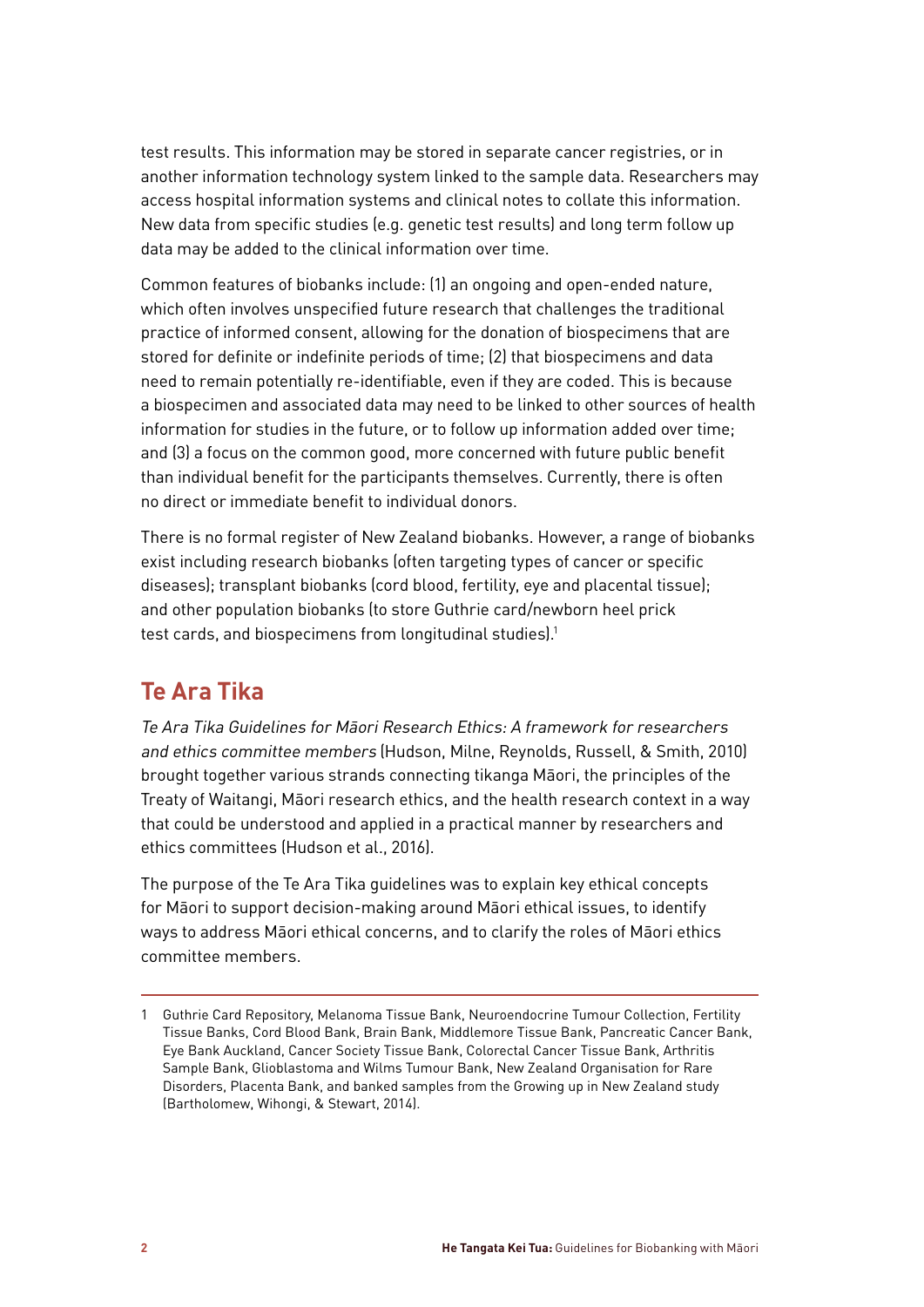<span id="page-8-0"></span>The Māori ethics framework within Te Ara Tika references four tikanga based principles whakapapa (relationships), tika (research design), manaakitanga (cultural and social responsibility), and mana (justice and equity) as the primary ethical principles in relation to research ethics. Te Ara Tika provides the framework for researchers to engage with Māori communities and issues that are important to them.

<span id="page-8-1"></span>

Te Ara Tika also identified a range of areas that required special ethical consideration including the collection and use of human tissue, genetic research, ongoing storage in tissue banks, the establishment of cell lines, tissue being sent overseas, and future unspecified use.

# **Te Mata Ira**

Given the increasing prevalence of genomic research, shifts towards creation of research biobanks, and the international nature of research collaborations, it was timely that the Health Research Council funded the Te Mata Ira research project to explore Māori views on genomic research and biobanking.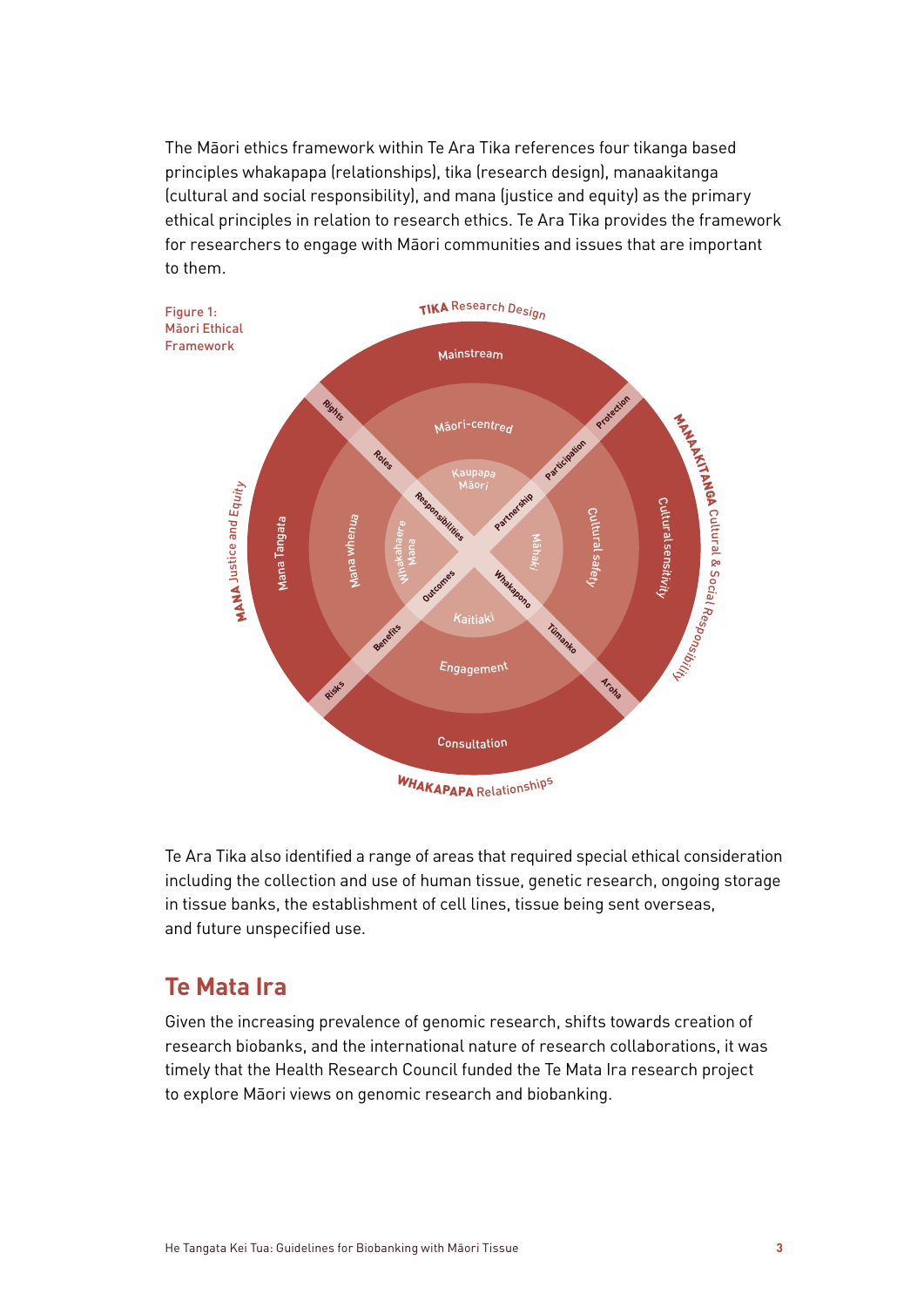<span id="page-9-0"></span>Te Mata Ira translates to 'the different faces of a gene' and acknowledges that Iwi or Māori groups would have different ways of understanding or relating to genetic and genomic research. The project sought input from Māori across a diverse range of settings including whānau, hapū, iwi<sup>5</sup>, Māori health workers, Māori researchers, social scientists, biomedical scientists, and Indigenous researchers<sup>4</sup>.

General Māori objections to genetic research<sup>2</sup> are tempered in the context of health research when there is direct benefit to Māori whānau<sup>3</sup>. While not all whānau or Iwi will agree to participate in genomic research there are an increasing number that are choosing to engage with genomic researchers. The aim of the Te Mata Ira project was to identify ways to protect the interests of Māori participants and groups that choose to participate in genetic or genomic research and agree to the storage of their samples/DNA/data in biobanks<sup>4</sup>. The project identified key themes relevant to biobanking for Māori, and for Iwi<sup>5</sup>.

| Māori                                    | <b>Iwi</b>                                                    |
|------------------------------------------|---------------------------------------------------------------|
| Protection of Maori rights and interests | Tissue removed for a range of reasons (clinical and research) |
| Focus on Māori health priorities         | Whānau make decisions, hapū and Iwi support interests         |
| Robustness of genomic research methods   | Experience loss of control (over time)                        |
| Control over samples and data            | Accountability of research organisations                      |
| <b>Expectations of consultation</b>      | Iwi governance over projects is expected                      |
| <b>Expectations of consent</b>           | Communication about progress and results is essential         |
| Ongoing feedback and communication       | Outcomes for participants, iwi and communities                |
|                                          | Education is important                                        |

<span id="page-9-1"></span>Table 1: Key Themes Relevant to Biobanking

### **Purpose**

The purpose of the He Tangata Kei Tua Guidelines for Biobanking with Māori tissue is to describe the cultural foundation informing ethical approaches to biobanking, to inform decision-making around ethical issues when conducting biobanking with Māori tissue, and outline best practice approaches for addressing Māori ethical concerns.

<sup>2</sup> Cram (2005), Hook (2009), Rochford (2011).

<sup>3</sup> Durie (2008), Du Plessis et al. (2004), Roberts & Fairweather (2005), Tipene-Matua (2006), Tipene-Matua & Wakefield (2007), Tupara (2012).

<sup>4</sup> The information collected through the Te Mata Ira research project informs the content of these guidelines.

<sup>5</sup> Iwi that provided input to the Te Mata Ira project included Ngāti Hine, Ngāti Porou, Ngāti Rakaipaaka, Southern Runaka o Ngāi Tahu, and Ngāti Whātua ki Ōrakei.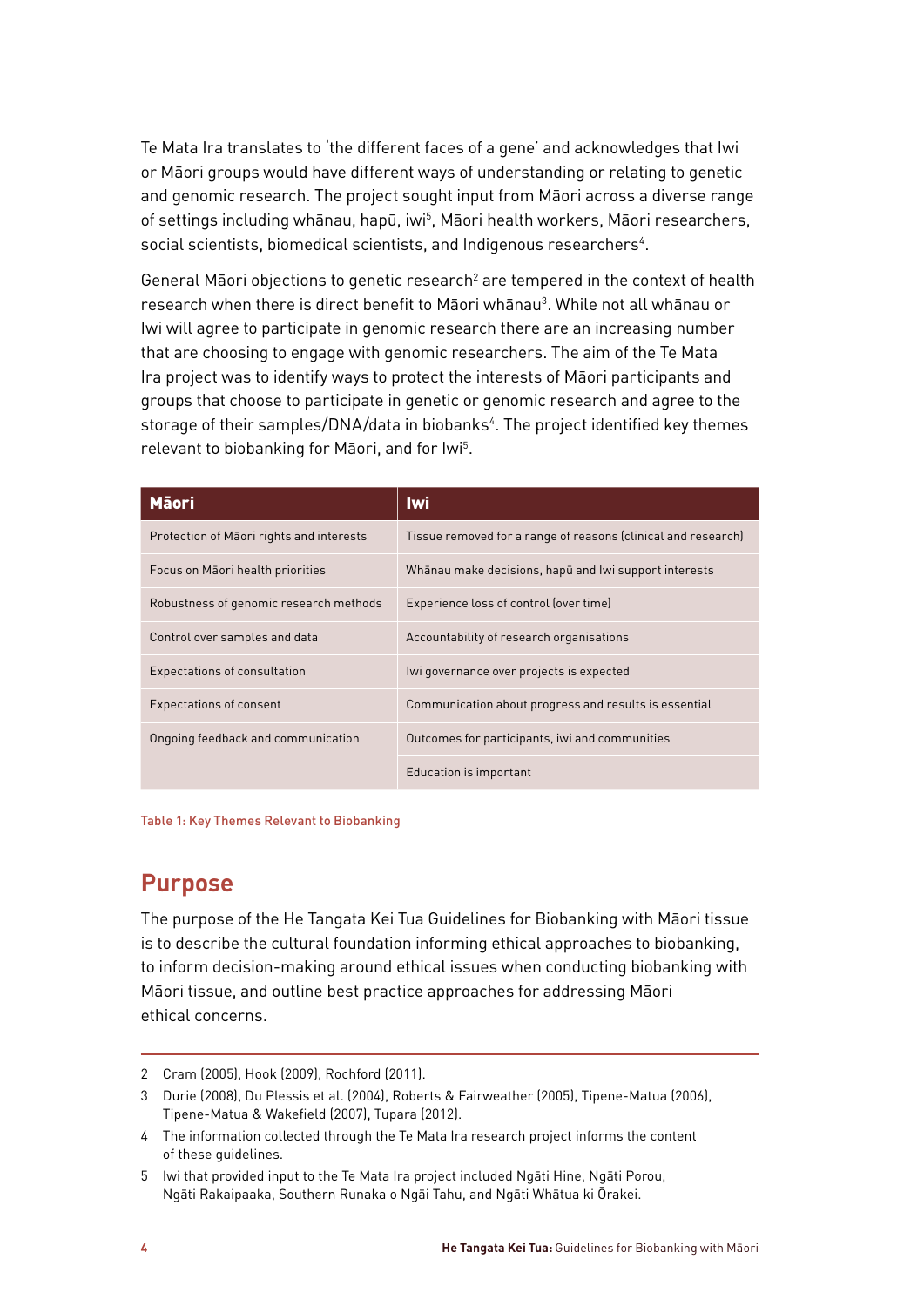<span id="page-10-0"></span>These guidelines on Biobanking with Māori tissue are designed to be read in conjunction with the Te Mata Ira Guidelines on Genomic Research with Māori, and the Te Ara Tika – Guidelines for Māori Research Ethics (Hudson et al., 2010). Te Ara Tika provides generic advice for all health research and the Te Mata Ira guidelines provides more specific guidance for the context of genomic research and other 'omics' related to biomedical research.

### **Background to the Guidelines and the Model**

The He Tangata Kei Tua Relationship Model is designed to build on the guidance provided by Te Ara Tika and Te Mata Ira because the Māori ethical issues identified in that document relevant to research are also relevant to biobanking. The He Tangata Kei Tua Relationship Model aligns with the key issues from the Te Mata Ira framework and considers their application to three spheres of activity: Operations, governance and community engagement (including with Māori, clinical and research communities). To facilitate further Māori engagement in biobanking and provide distinct opportunities to engage Māori communities in decision-making, several key themes identified by Māori should be considered to ensure biobanking policies, procedures and practices are culturally acceptable.

<span id="page-10-1"></span>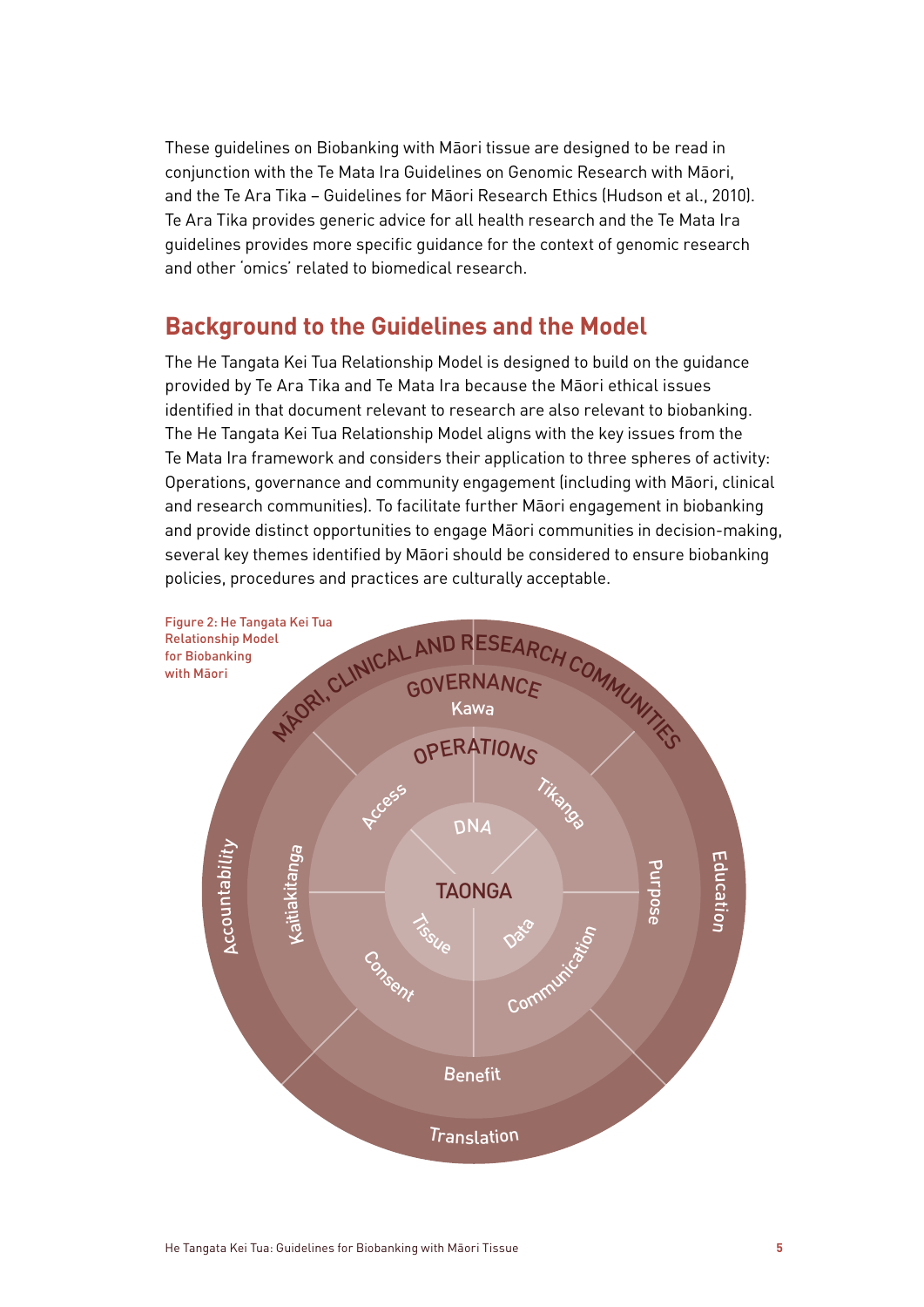# <span id="page-11-0"></span>**Section 1**

# **Cultural Foundation**

Cultural worldviews are embedded with a logic that prioritises specific values and shape appropriate ethical behaviour. Māori ground their thinking about genomic research and biobanking in a Māori worldview through a range of culturally significant reference points reinforced through kawa and tikanga.

Ethics is about values, and ethical behaviour reflects values held by people at large. For Māori, ethics is about 'tikanga' – for tikanga reflects our values, our beliefs and the way we view the world. $6$ 

Māori recognise that biobanking is an on-going endeavor and that a range of decisions need to be made throughout the period that the tissue is held. Māori reiterated the importance of identifying and acknowledging cultural values and concepts, and engaging with the community in the development of appropriate ethical boundaries for biobanks.

The cultural foundation outlines key cultural concepts that inform Māori understandings of genetics and how they apply to the context of biobanks. The descriptions will also support initiatives to improve genetic literacy within Māori communities.



6 Te Puni Kokiri, 1994.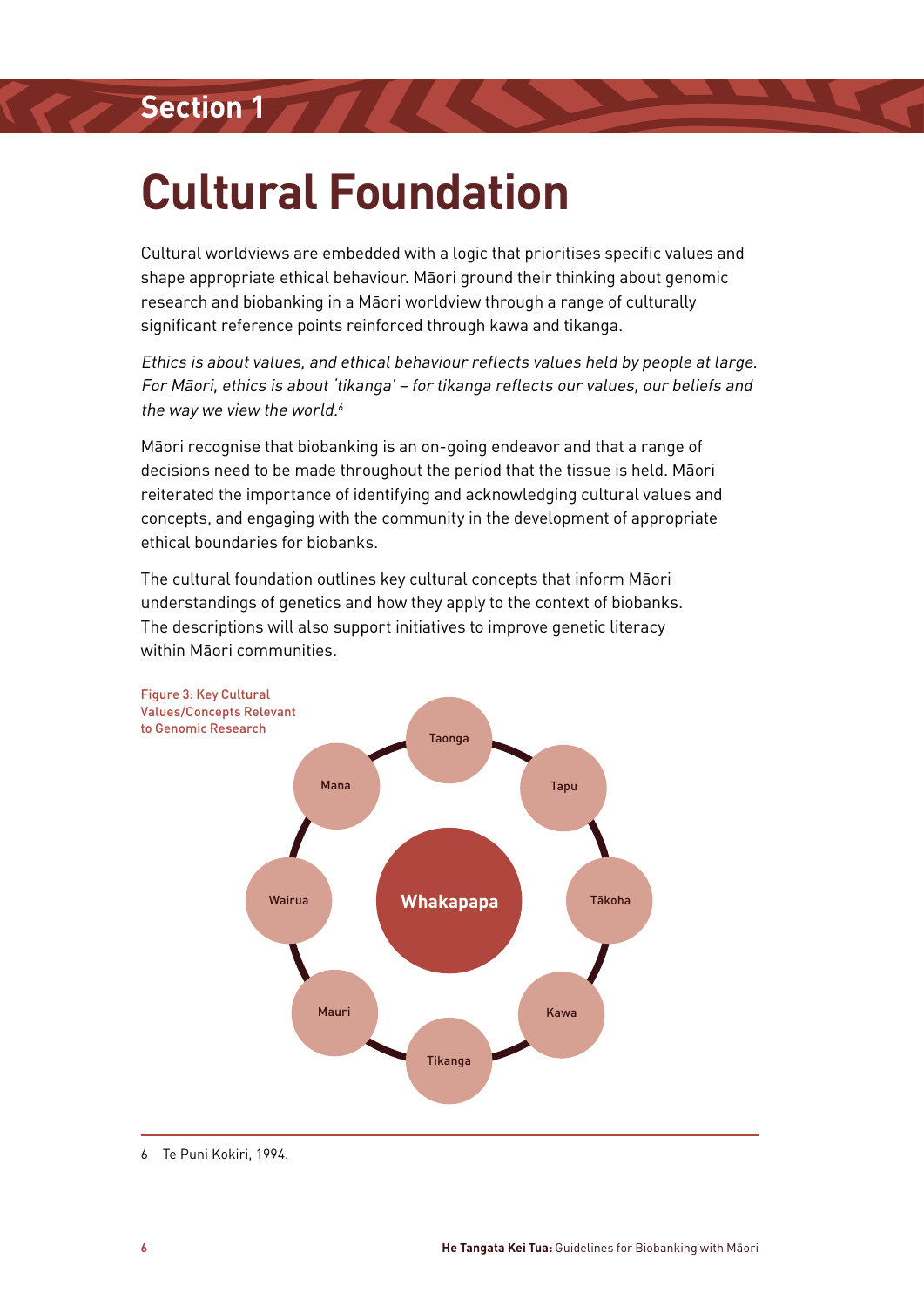<span id="page-12-0"></span>The **whakataukī** that informs these guidelines is **'Kei tua o te awe mapara he tangata ke, he ma'**. The common translation of this whakataukī is 'beyond the tattooed face is another, one with clear skin' which is taken as a prophecy about the coming of the Pakeha. The awe mapara is the soot used in the tāmoko ink. In this context we think of the awe mapara as the ink in the pen and translate the whakataukī to ask the question 'Who makes the decisions after consent has been given? This recognises that most decisions in the context of biobanking are made by people other than the donor.

## Kei tua o te awe mapara he tangata ke, he ma? Who makes the decisions after consent has been given?

### **Protecting Whakapapa**

Whakapapa is a key reference point for Māori when talking about health and genetics. Whakapapa was described as the connection between people and creates a responsibility for both future and past generations. Whakapapa is often used as a framework to describe a range of connections including genealogy, social and ecological relationships, cultural histories, family traits, and ancestral inheritances. At a physical and spiritual level, whakapapa is embodied within the DNA of a person and therefore the storage and use of human tissue for genetic/ genomic research becomes a culturally significant activity. When individuals consent to store their biological material and personal information in a biobank, Māori consider this to be a culturally significant activity. As such, a core responsibility for whānau, hapū and iwi is to ensure that whakapapa is protected, in part, by managing the access and use of the tissue and information relevant to whakapapa. The protection of whakapapa is a key consideration for Māori especially when engaging in biobanking.

Whakapapa is used to explain both the genesis and purpose of any particular kaupapa (topic, purpose). Whakapapa is an analytical tool for not only understanding why relationships have been formed but also monitoring how the relationships progress and develop over time (mai i te whai ao ki te ao mārama). Within the context of decision making about ethics, whakapapa refers to quality of relationships and the structures or processes that have been established to support these relationships. In the context of biobanking, the development and maintenance of meaningful relationships between the biobank and donor/ communities forms another axis of consideration for evaluating the ethical tenor of a biobank and its associated activity.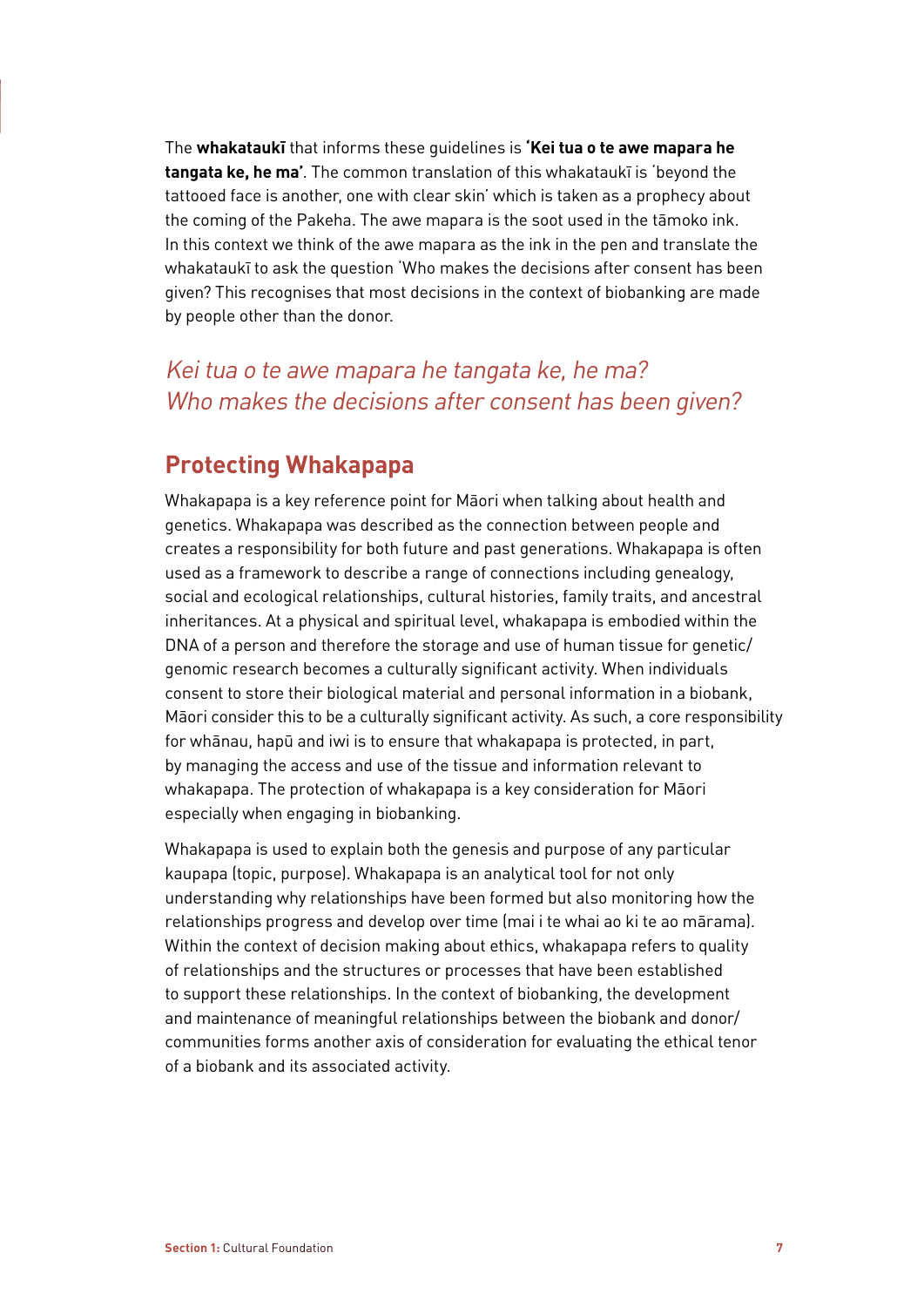<span id="page-13-0"></span>

<span id="page-13-1"></span>Figure 4: Aspects of Whakapapa

### **He Taonga, He Tapu**

The concept of taonga refers to something precious or significant. The term taonga can be applied to valued objects, significant resources, or important entities. Taonga should be looked after in an appropriate manner to preserve their integrity and value as well as respect the tapu that has been imbued into them. Tapu refers to the sacred or special nature of an object and implies that the object must be actively protected or managed.

Human tissue is considered a taonga and DNA from any genetic origin that connects to whakapapa is also considered a taonga. Iwi recognise the value of DNA for its cultural and spiritual significance as well as its usefulness as a resource for research. Genomic data, as a representation of peoples' biological material, and clinical information are also considered taonga and are a highly valuable strategic asset for Māori.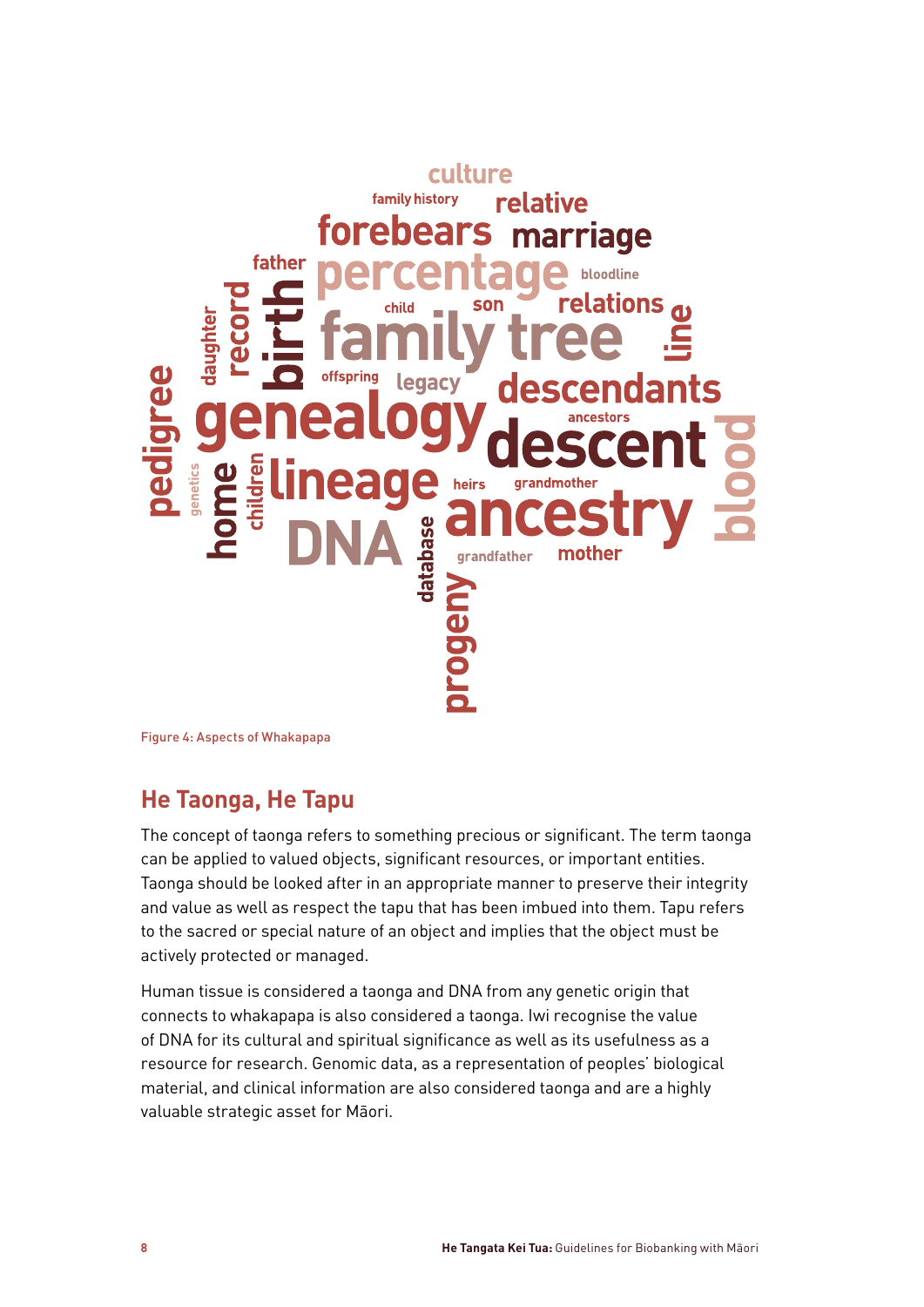<span id="page-14-1"></span><span id="page-14-0"></span>

### **Tākoha**

Koha is often conceptualised as a gift. Tākoha is a form of gifting that recognises the tapu associated with a gift and indicates that conditions are to be applied to the taonga being gifted. Tissue consented for storage in biobanks and use in genomic research is considered a gift or donation however when applying the concept of tākoha the gift refers to 'responsibility' to look after the tissue rather than the tissue itself. This responsibility is borne by the biobank and the researchers they share the tissue/DNA/data with.

# **Kawa for Biobanking**

Kawa and tikanga provide the primary interface for accessing repositories of cultural knowledge and experience that can be used to inform ethical deliberations. Kawa refers to the core values and ethical principles that underpin a Māori worldview. The creation of kawa to inform biobanking (and genomic research) provides biobanks with a set of statements to inform the decisions they make once they have been gifted the responsibility to look after Māori tissue and DNA. The kawa have a dual function in that they represent both ethical principles that can inform decision-making as well as desired outcomes for the participants and communities.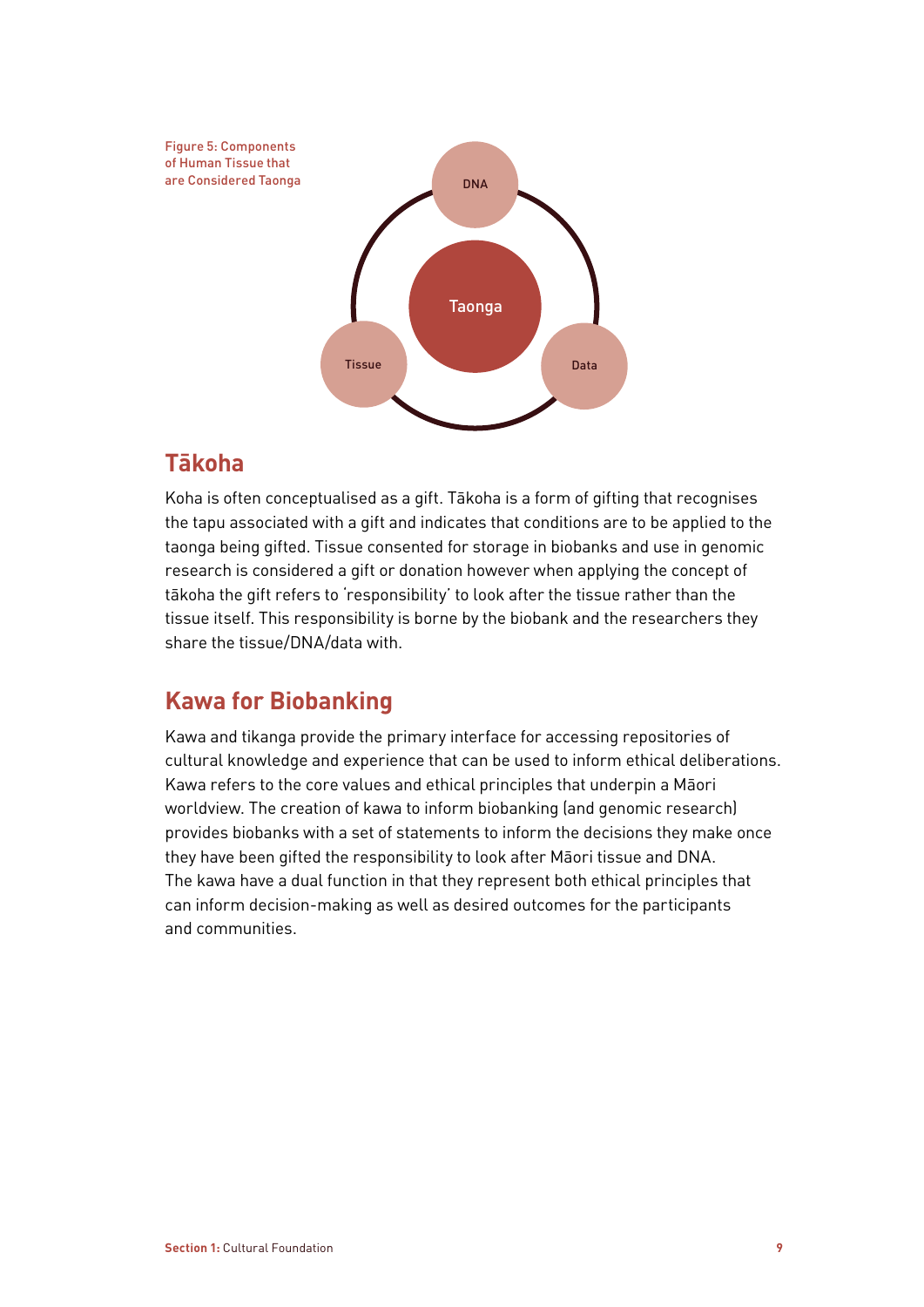### I. Kia tau te wairua o te tangata

Wairua is a core philosophical concept that pervades all aspects of Māori society and is a central element of cultural protocols. It refers to the spiritual dimension and within Māori models of health it is a key component of a person's wellbeing (Ahuriri-Driscoll et al, 2012). Wairua is a concept to consciously address as it could both influence relationships and outcomes of genomic research as well as be impacted by them. An injury to a person's wairua negatively affects their wellbeing so ensuring whānau are comfortable with their involvement in genomic research is of importance here.

**'Kia tau te wairua o te tangata'** refers to the **'level of comfort'** that participants and communities have in the research project.

The level of comfort changes over time so a variety of different actions contribute to achieving this outcome. These actions might include engagement with iwi, use of cultural protocols during consenting process, encouraging whānau support, communicating uses of the tissue including research results, and transparent governance.



<span id="page-15-0"></span>Figure 6: Te Whare Tapa Wha – Māori Model of Health and Wellbeing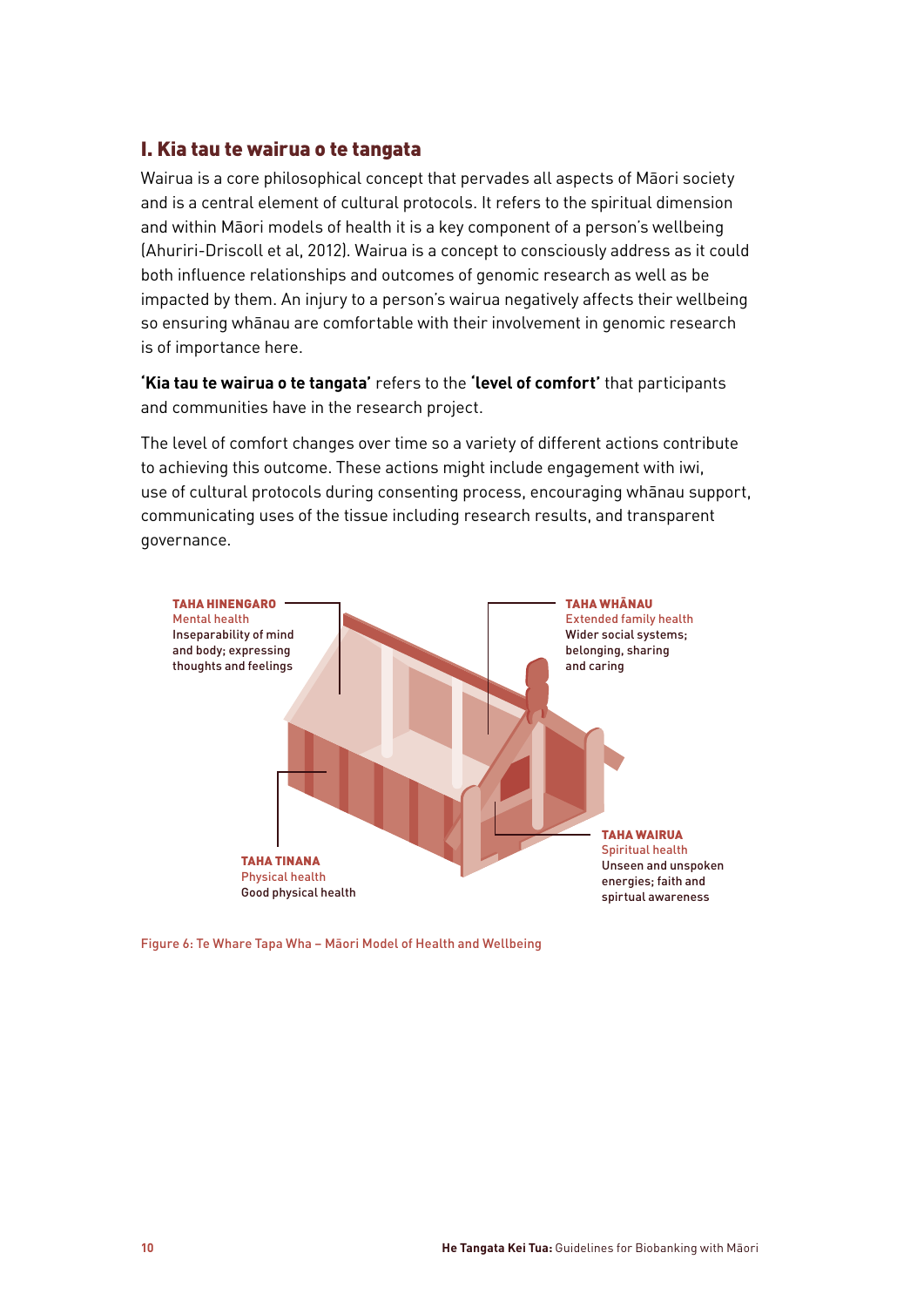#### Examples

Dr Melanie Cheung led work at the Neurological Foundation Human Brain Bank to look at how core Māori values can guide the process of working with human tissue. One of the cutting edge methods used on tissues samples in the laboratory involves growing cells from post-mortem and post-operative brain tissue. The development of appropriate tikanga for the laboratory supports culturally safe practice for both researchers and whānau. The process of seeking guidance of kaumātua, kuia, whānau, hapū, and iwi resulted in the use of specific karakia, waiata, kai and wai to whakanoa samples as they enter the laboratory environment.<sup>7</sup>

The NETwork project brings to together patients, clinicians and researchers to advance understanding of Neuro-Endocrine Tumours. Dr Kimiora Henare has been supporting the team to develop culturally appropriate processes and structures to support their on-going programme of research including work to operationalise kawa and utilise kaitiaki.8

<span id="page-16-0"></span>

<sup>7</sup> Cheung, M. J. (2011). Cellular and Cultural Studies of Human Neurodegenerative diseases. (PhD Thesis, University of Auckland).

<sup>8</sup> Henare, K., Parker, K., Print, C., Hudson, M., Wihongi, H., Findlay, M., Lawrence, B. (2015). PUKUmahi! Kia whai te huarahi tika NETwork! Roadmap for Safe Travel: Ensuring Health benefits flow on to Māori. Poster presented at NZSO conference 2–3 Nov 2015. Christchurch, New Zealand.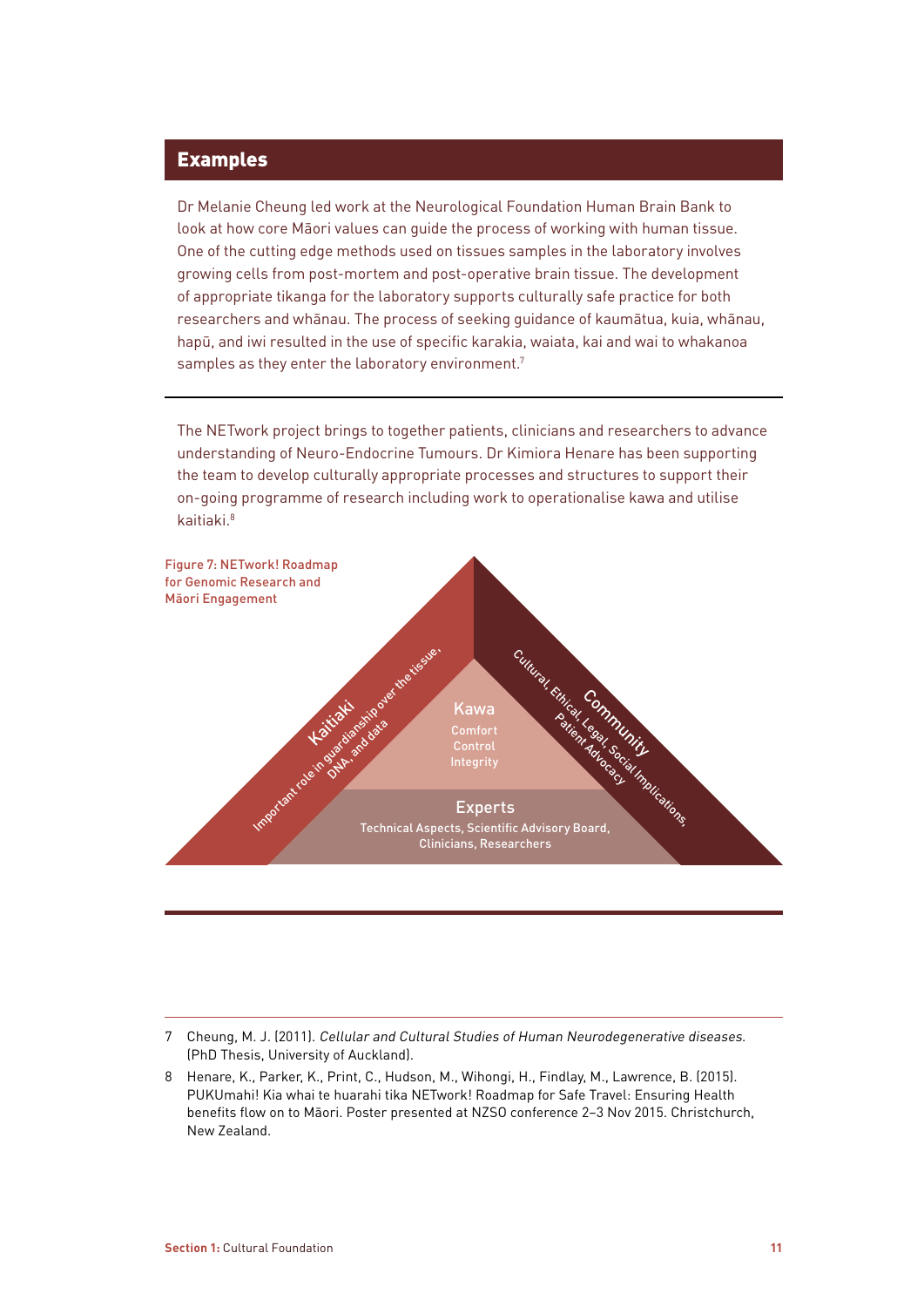### II. Kia pumau te mana o te tangata

Mana commonly refers to power, control or prestige. Different types of mana (mana atua, mana whenua, mana tangata) describe different levels of control and responsibility for decision-making. There are recognised rights for Māori collectives (whānau, hapū or Iwi) to engage with biobanks and consult around the purpose and parameters of the biobank. Whānau have rights to choose whether they engage with research and/or provide samples for biobanks and expect that hapū/iwi will support them as required in the context of those relationships. Iwi assistance may also be necessary to ensure whānau can access research information, access services, or provide cultural support as whānau make difficult decisions. To address the power imbalance inherit in the donor-biobank relationship, community members see hapū/iwi entities using their mana whenua status to support and protect their interests.

**'Kia pumau te mana o te tangata'** refers to the **'level of control'** that donors and communities have in relation to the use of tissue in biobanks.

The level of control that communities and participants have in the context of their relationship with the biobank changes over time. Their level of influence tends to be greater during the consultation (in the case of communities) and consent (in the case of participants) phases of a biobank, and reduces over time. Efforts should be made to engage and empower participants and communities of interest through out the life of the biobank to achieve this outcome.

### Examples



The Queen Lili'uokalani Hospital in Hawaii has developed a dual consent process to ensure that patients are able to give free prior and informed consent to their tissue being stored in a biobank and used for research. As invitations to consent tissue into biobanks often occur when patients are undergoing surgery it was felt that this context distracts attention away from full consideration of the potential uses of the tissue in research. The process now used by the hospital consents the storage of tissue prior to the surgical procedure and then does a follow up six months later to request consent to use the tissue for future research.



Ngati Porou Hauora have been designated by the Iwi as the entity responsible for consultation with health researchers. They have established a research co-ordinator position, a stakeholder policy for health research and evaluation, as well as a research agreement on the use, storage and protection of Genome-wide Sequence Data.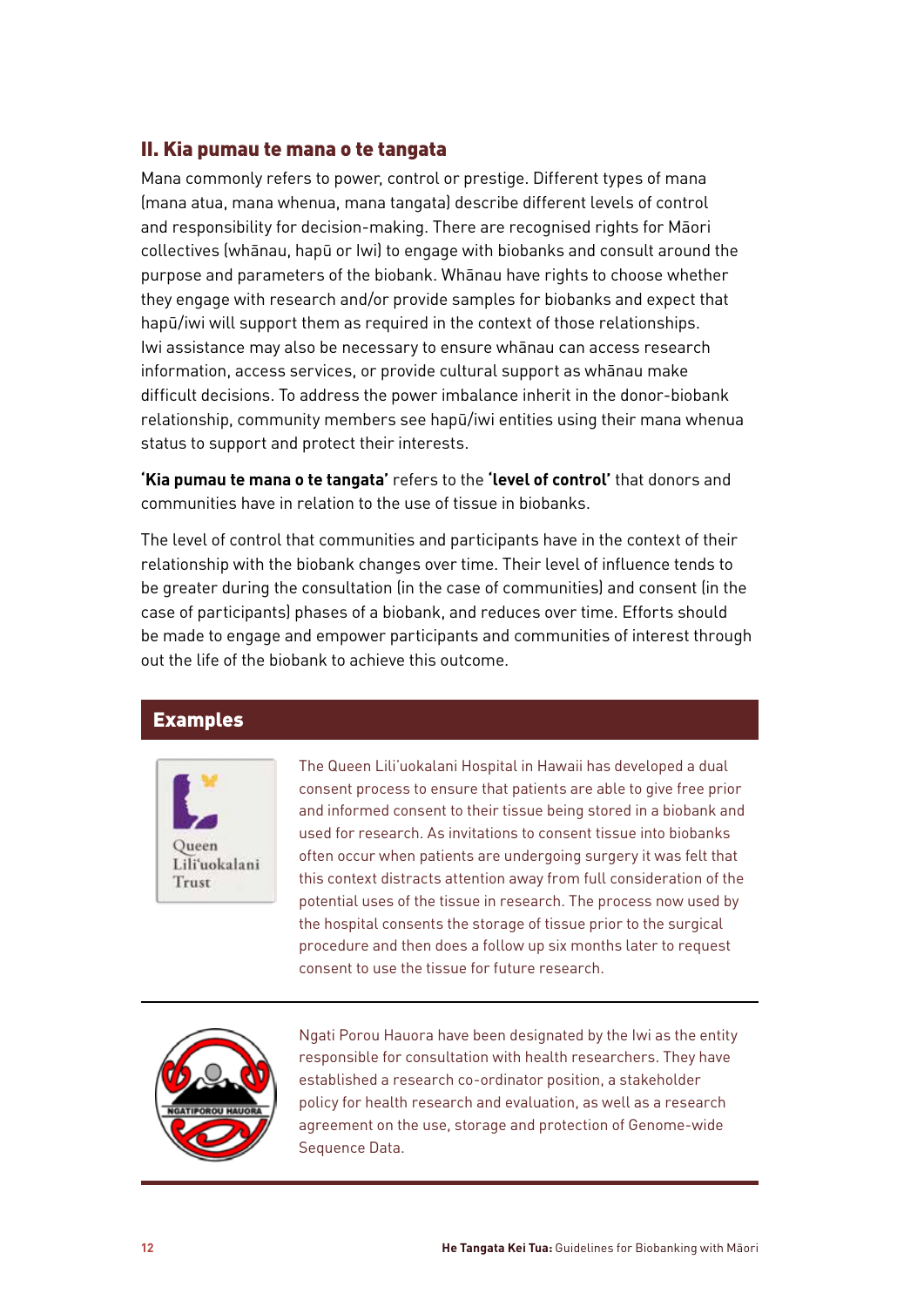### III. Kia hiki te mauri o te kaupapa

Mauri is a core concept underpinning the Māori worldview. It can be described as the 'life essence' and is applied to both animate and inanimate objects. Maintaining the mauri can be thought of as maintaining the genetic or biological integrity of an organism or system. Ensuring that mauri is maintained or enhanced improves the level of public trust and accountability between genomic researchers and Māori communities.

**'Kia hiki te mauri o te kaupapa'** refers to the **'level of integrity'** present within the systems that contribute to the research endeavour.

The level of integrity in the systems that support research and the transformation of services – research organisations, ethics committees, funding bodies, and the health system – is integral to the level of support and trust that Māori communities have in research. Biobanks have a responsibility to build an understanding of their purpose and role within the research endeavour and develop trust with Māori communities through their activities and actions. Greater levels of transparency and communication about their activities and the research projects they support will contribute to the realisation of this outcome.

#### Examples

Recent changes in the process of ethical review for Health and Disability research led the Māori Research Review Committees to develop a framework for Māori review of research in DHB's. Standardisation has several potential advantages including increased efficiency of time, energy and resource, as well as improved national consistency while still allowing for consideration of local context and collaboration with mana whenua. The framework (Simmonds, 2015) makes an important contribution to ensuring the rights of Māori are upheld in the research setting.

The Ngai Tahu Research Consultation Committee is an Iwi entity that ensures research conducted within the University of Otago (including Wellington and Christchurch Schools of Medicine) or DHB's within the Ngai Tahu region is ethically sound and culturally appropriate. The NTRCC provides a clear and transparent process to facilitate research as well as support Iwi to know whats going on, when research is complete and the results of the projects.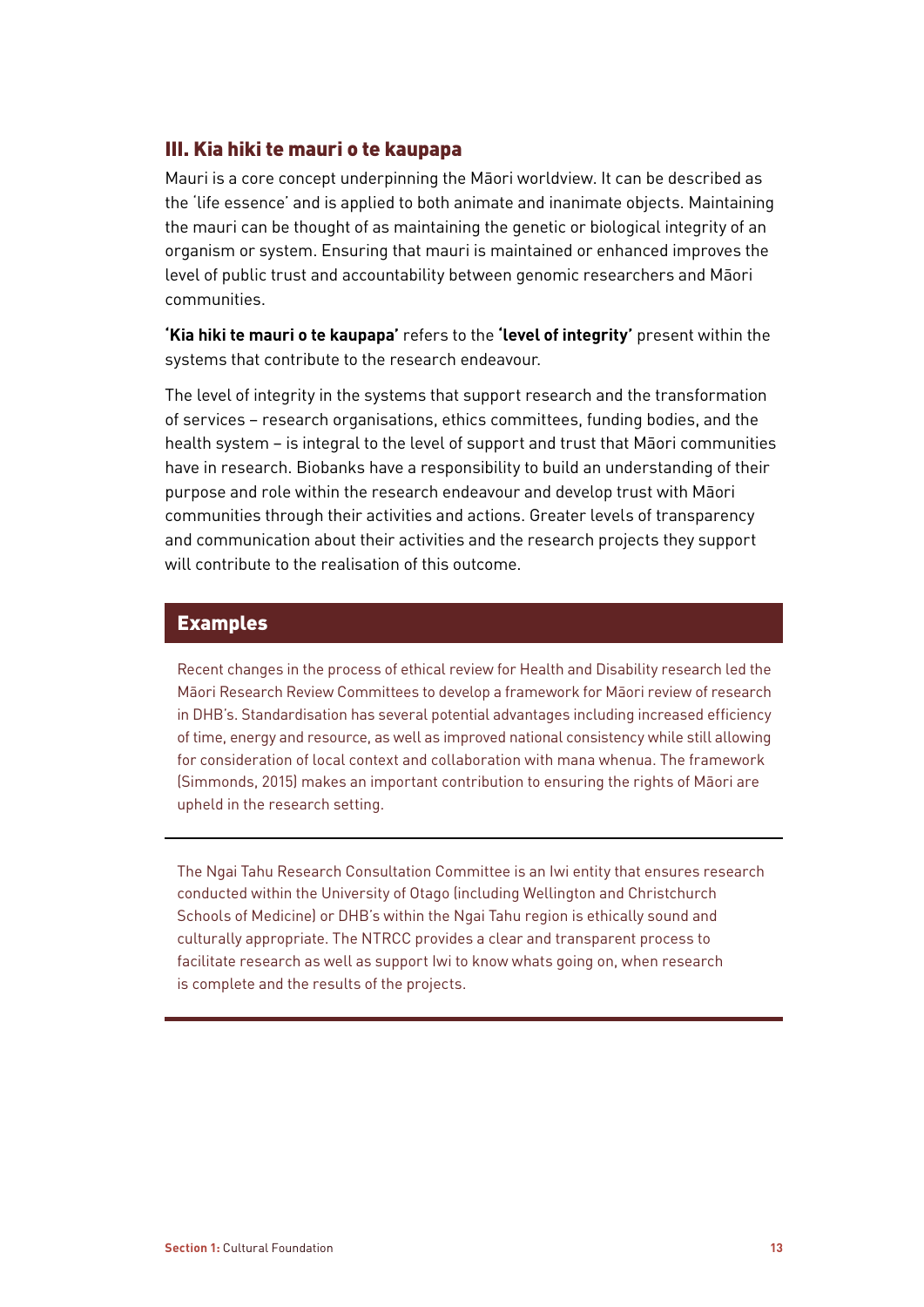# <span id="page-19-0"></span>**Tikanga for Biobanking**

Tikanga refers to the specific protocols or processes that people follow to ensure that their values and principles are maintained. Tikanga provides a framework through which Māori can actively engage with ethical issues and consider the effect biobanks may have on their values or relationships.

# Na te tapu i puta mai te tikanga $^{\circ}$

As a taonga, the protocols for dealing with human tissue, DNA and data in research should address both physical and spiritual components within the research process. Tikanga will ensure that the kawa (principles) outlined above are operationalised by biobanks and the relationships between the biobanks and the donors/communities as well as researchers and the participants/communities are enhanced. There are three key stages where different tikanga could be applied to address cultural and ethical expectations of biobanks.

<span id="page-19-1"></span>

### I. Te Tuku i te Taonga (sharing the gift)

Te Tuku i te Taonga refers to the point in time when a donor consents to their tissue/DNA/data being stored in a biobank. At a fundamental level the consent process establishes a relationship between the biobank and the donor. The process creates expectations of reciprocity, determines the parameters of the consent and also establishes levels of comfort and safety across both physical and spiritual dimensions.

<sup>9</sup> The protocols for the context emerge from the spiritual nature of the activity.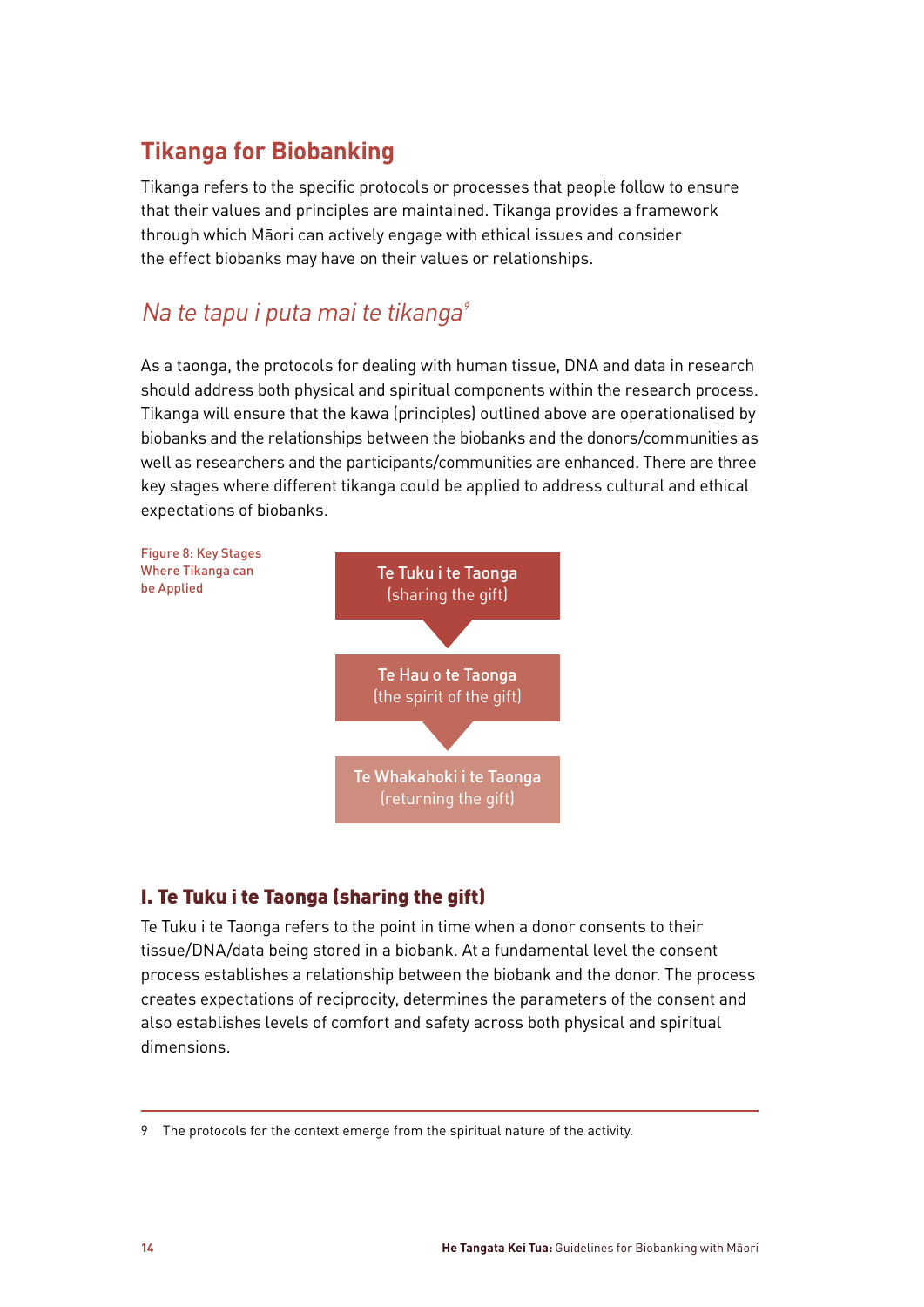Consent in the spiritual dimension relates to the process of wātea or whakawātea. In the biobanking context it might involve the use of karakia by cultural experts (tohunga) to clear the way by removing anxieties that participants and communities might have about the process of biobanking. This could happen at a institutional level (similar to the use of karakia to open a new building) or at the donor level (similar to the use of karakia by a hospital chaplain for a person before a significant operation). Addressing the spiritual dimensions of consent can also be supported by access to whānau support, as well as the use of Māori language and protocols during the consent process.

Consent in the physical dimension builds on existing practices involving the use of patient information sheets and consent forms. It is important that these documents address the full range of important issues (e.g. use of tissue, use of data, conditions of consent, benefit sharing, governance and future use arrangements) and that these are communicated in easily understood formats.

### Example

Karakia are used as part of the process of whakawātea to address the cultural and spiritual significance of the activity. It is commonly used to transition from one state to another, acknowledging contributions and reflecting a transfer of responsibility. For a new building the process acknowledges the expertise and contributions of the people that have created the structure, and imbues the responsibility for future actions with the building itself and the people that will work there. Karakia provide a mechanism to enhance culturally safe practices for the context of biobanking and may be useful support for individuals providing samples or the establishment of new infrastructure.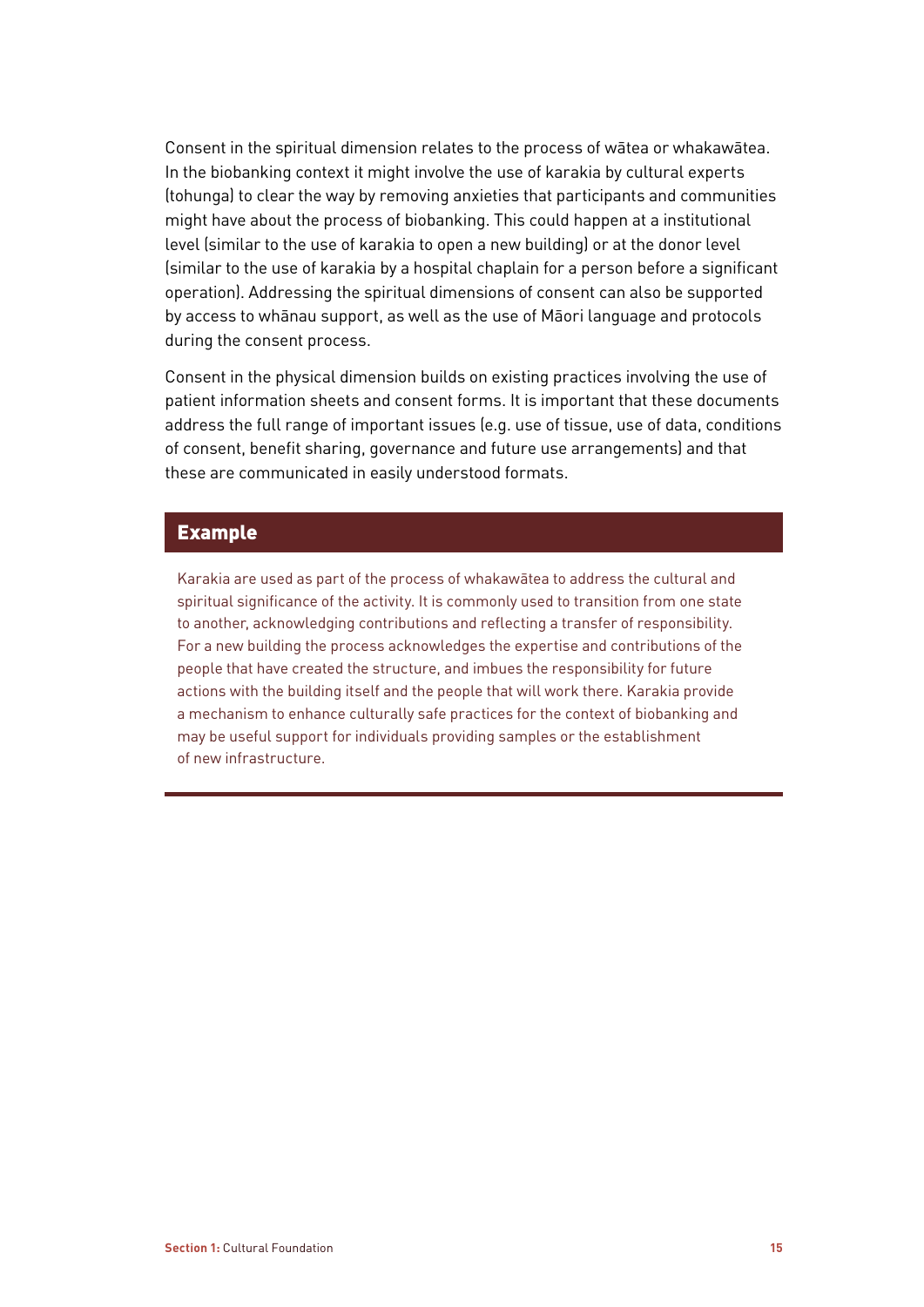### II. Te Hau o te Taonga (the spirit of the gift)

Te Hau o te Taonga is a concept that refers to the expectations associated with the use of the tissue, DNA and data. Te Hau o te Taonga has been written about in the context of gifting land10. In the context of biobanking it supports the notion of tākoha and the responsibility to make decisions about the use of the taonga in a way which adheres to the parameters of consent, and respects the spirit in which the gift was given. Most decisions about the use of tissue, DNA and data occur after the point of consent so it is important to give consideration to the ways in which the kawa for biobanking will be operationalised.

The spiritual dimension of Te Hau o te Taonga relates most directly to principle 'Kia tau te wairua o te tangata', the level of comfort that participants and communities have in the biobank and the research projects it chooses to support. Identification of a kaitiaki (guardian) to support decision-making is one way to ensure the spirit of the gift is maintained as different research projects request samples from the biobank. Providing participants and stakeholder communities with updates is a way to ensure they are informed about the use of samples from the biobank. This addresses the issue where participants feel that they lose connection and control over time.

The physical dimension of Te Hau o te Taonga relates most directly to the principle 'Kia pumau te mana o te tangata', the level of control that participants and their communities have over their samples within the biobank. At a donor level it relates to the level of information and ability to withdraw consent. At a community level it relates to roles in the governance of the biobank and ability to track and audit the use of tissue/DNA/data.

10 Land was often gifted to settlers to support the establishment of schools, hospitals or churches with the understanding that if it wasn't used for that purpose it would be returned.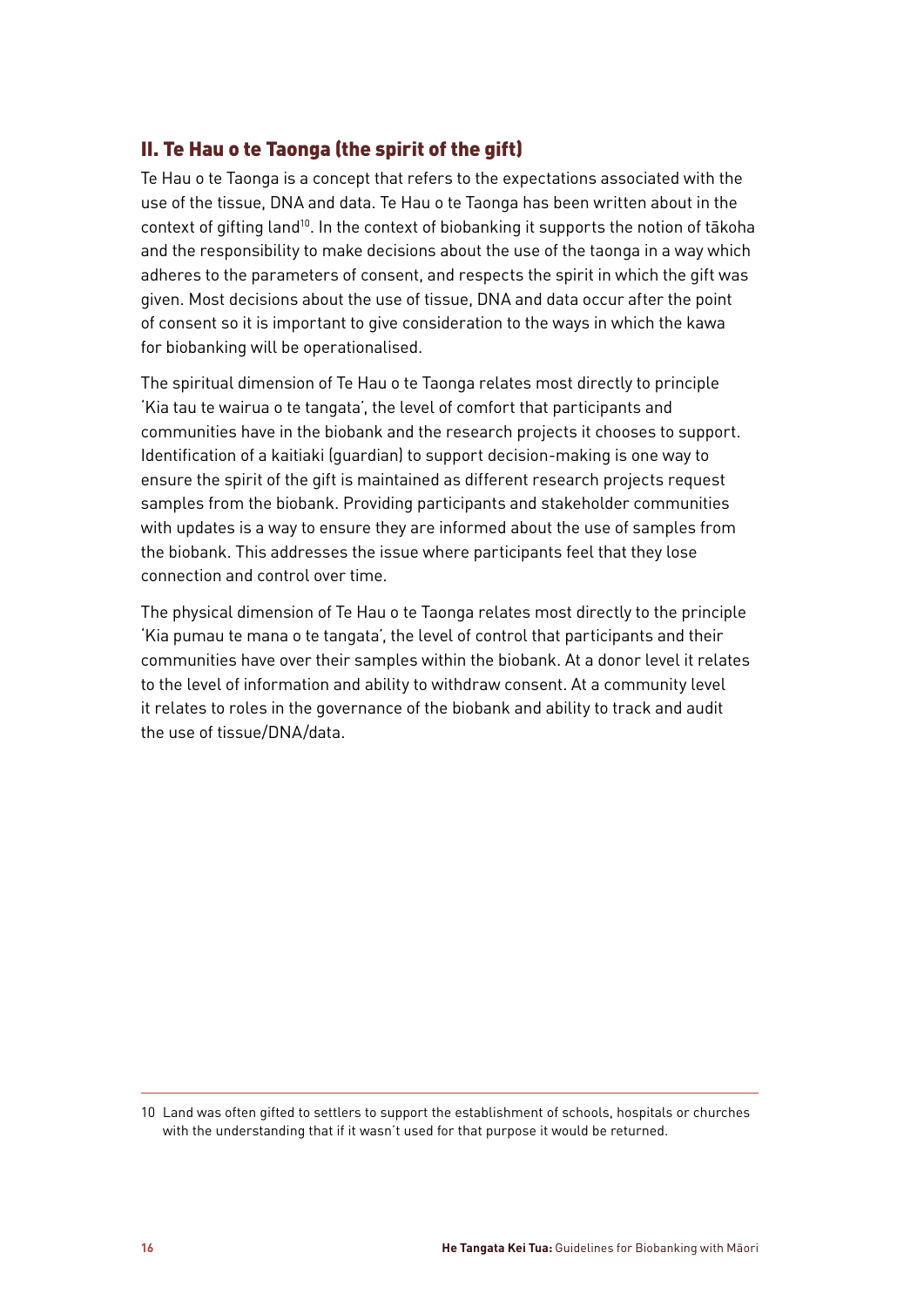#### Example

An Aboriginal Governance Committee for a research project looking at genetic contributions to rheumatic heart disease in Aboriginal communities established a Living Protocol to ensure that the cultural and spiritual significance of tissue was being recognised as the samples, DNA and data was shared between the research partners. The Living Protocol outlines 'good manners' in relation to the use of samples, DNA and data and provides statements that can be included in material transfer agreements and data use agreements.

Tissue is considered by Aboriginal and Torres Strait Islanders to be sacred as it is a physical manifestation connecting collective stories of origin, identity and authority with aspirations for the future. A person's uniqueness arises from their connection to country and kin. The rights and obligations created with community through the gift of tissue extends to every recipient [user] of that tissue.

### III. Te Whakahoki i te Taonga (return of the gift)

Te Whakahoki i te Taonga refers to the point in time when the consent for use has finished, the samples are disposed, and the responsibility for looking after the gift is returned to the community. This process is an expression of respect for relationship and provides an opportunity to report on all uses of the tissue/DNA/ data. It also allows the research biobank to check in with the community about their level of comfort and satisfaction with the processes of the biobank and openness to continuing the relationship.

The spiritual dimension of Te Whakahoki i te Taonga relates to the communities level of comfort with the biobank and assesses the integrity of the biobanks decision-making and how it has managed the responsibility gifted to them. The metaphor of a 'kawe mate', where photos/taonga of a recently deceased person are taking to marae for whānau to grieve over, is associated with the acknowledgement and return of whānau members. The idea of a 'kawe taonga' emerged to recognise that often the actual tissue/DNA would not be able to be returned to participants/communities but a representation of those taonga in the form of reports or other information could be returned.

The principle 'kia pumau te mana o te tangata' can be enhanced by biobanks ensuring researchers provide access for donors to research reports or raw data, as well as providing opportunities for them to reconsider their consent and 'exit' the relationship with the biobank.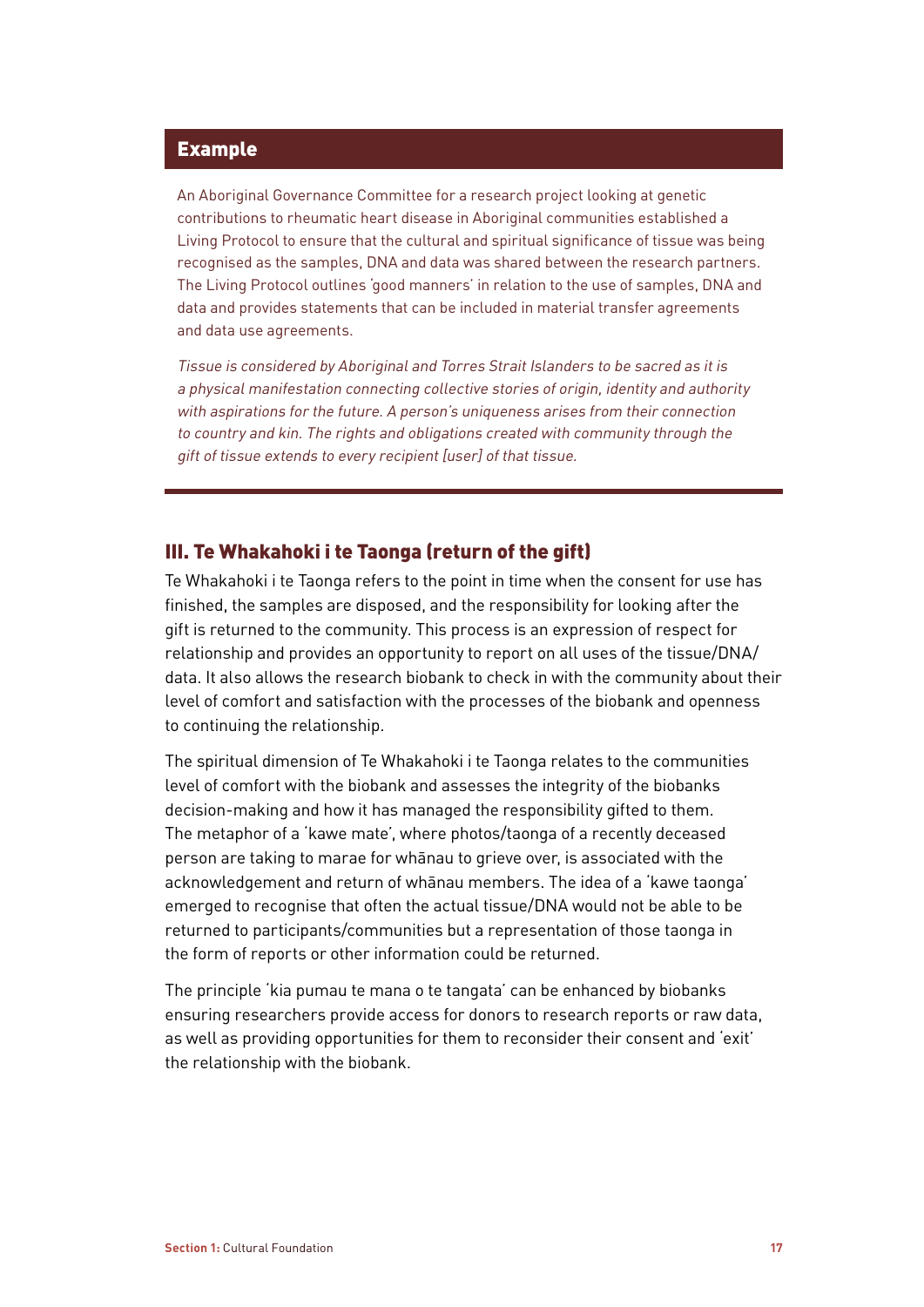### Example

A kaumatua from Ngāti Whātua spoke about the instructions given to the 28th Māori Battalion, a group of Māori soldiers that fought in World War 2. The elders realised that not all of them would return from the battles and were told that it was okay to bury the fallen on the other side of the world but that they should bring back a momento or something that belonged to the person so that the whānau could grieve for them. This in not unlike a kawe mate where a person is buried in a urupā in one region but a photo of them is taken to other regions so whānau from those places can also express their grief in a culturally appropriate manner.

The kaumatua used this story as an analogy for the taking of tissue for research and suggested that while it may not be possible to return biological material to participants it was important that something came back. This might be the results of the study and he reiterated the importance of it being done in the right way. If discussions about the project had taking place with whānau or hapū then it should be in a formal manner on the marae.

Me hoki rangatira mai mā te upoko, ehara mā te rārā. One should return through the front door, not the side door.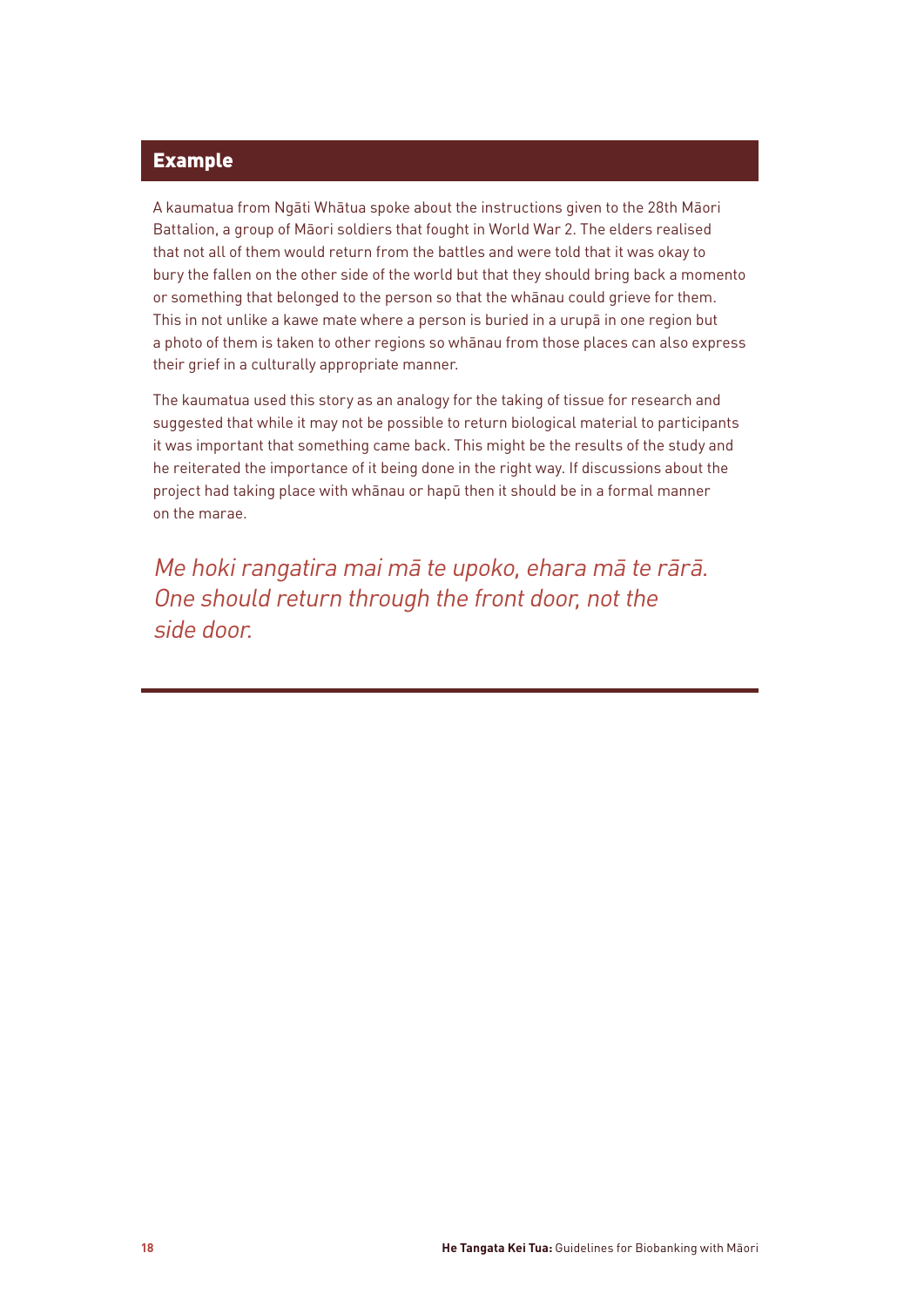# <span id="page-24-0"></span>**Section 2**

# **He Tangata Kei Tua Relationship Model for Biobanking with Māori Tissue**

It is important that biobanks actively build relationships with whānau, hapū, iwi, or Māori groups. The kawa and tikanga outlined above as part of the cultural foundation provide some guidance around decision-making in the context of biobanking. This section outlines the context and key issues<sup>11</sup> that Maori have interests in discussing in relation to biobanking.

<span id="page-24-1"></span>

11 These issues were identified through the HRC funded Te Mata Ira research project.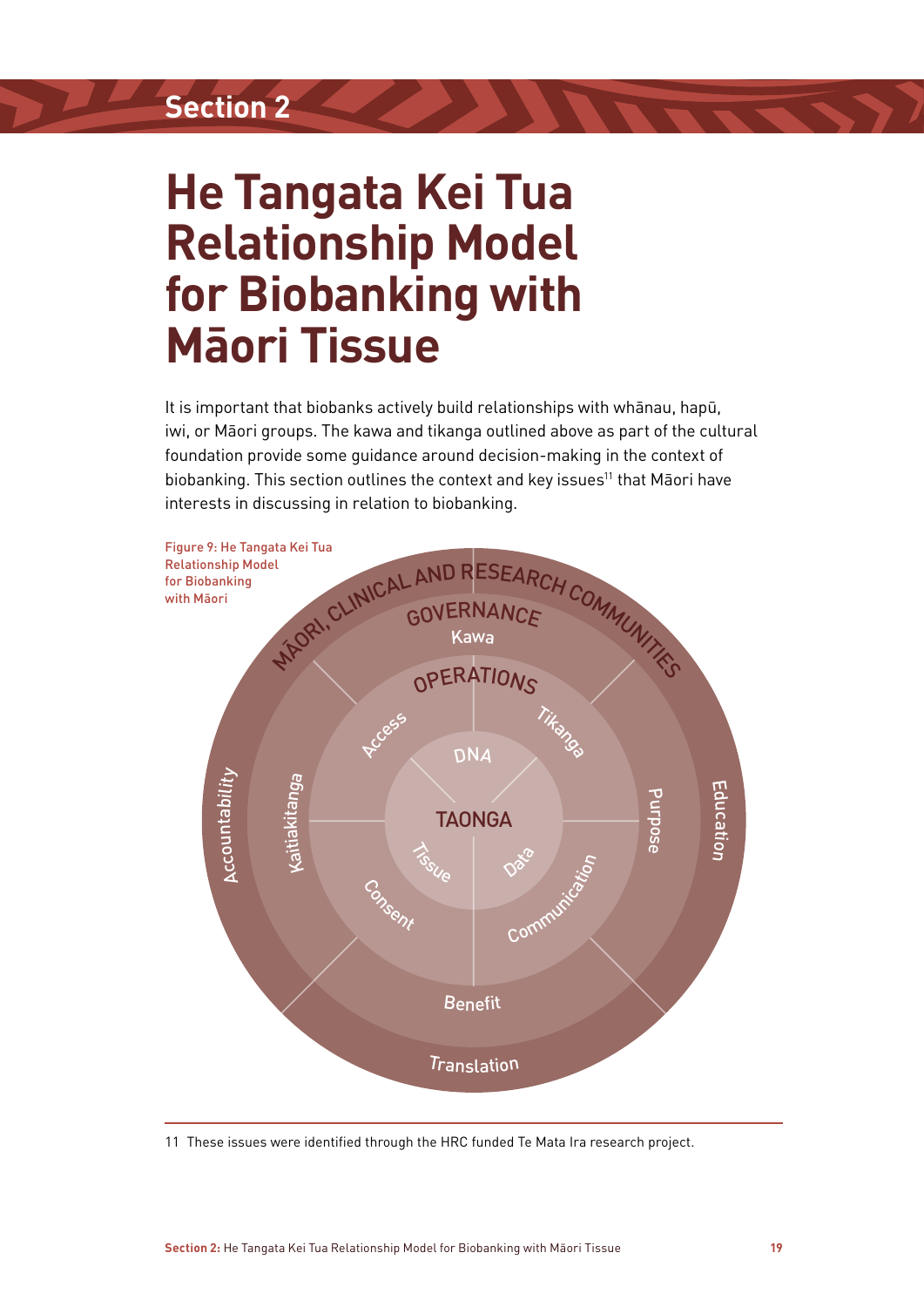# <span id="page-25-0"></span>**Relationship Between Biobanks and Researchers**

A biobank is a key part of the biomedical research infrastructure. They exist to support research and facilitate the ethical use of tissue consented by donors. As the main interface with donors they have a primary responsibility to ensure that the taonga of responsibility associated with a person's tissue/DNA/data (clinical and genomic) is upheld.

## **Operations**

There are four key areas of the operations sphere within which key issues of relevance to Māori may be considered; tikanga (protocols), access, consent, and communication.



### a) Tikanga

Tikanga (cultural protocols) should inform the research practices within the project to ensure the cultural safety of participants and their communities. For example, tikanga can be applied in the context of engagement with communities, the collection and disposal of samples/DNA/data, the future use of samples/DNA/data. Tikanga might also be applied to issues of data security and inform material transfer or data use agreements.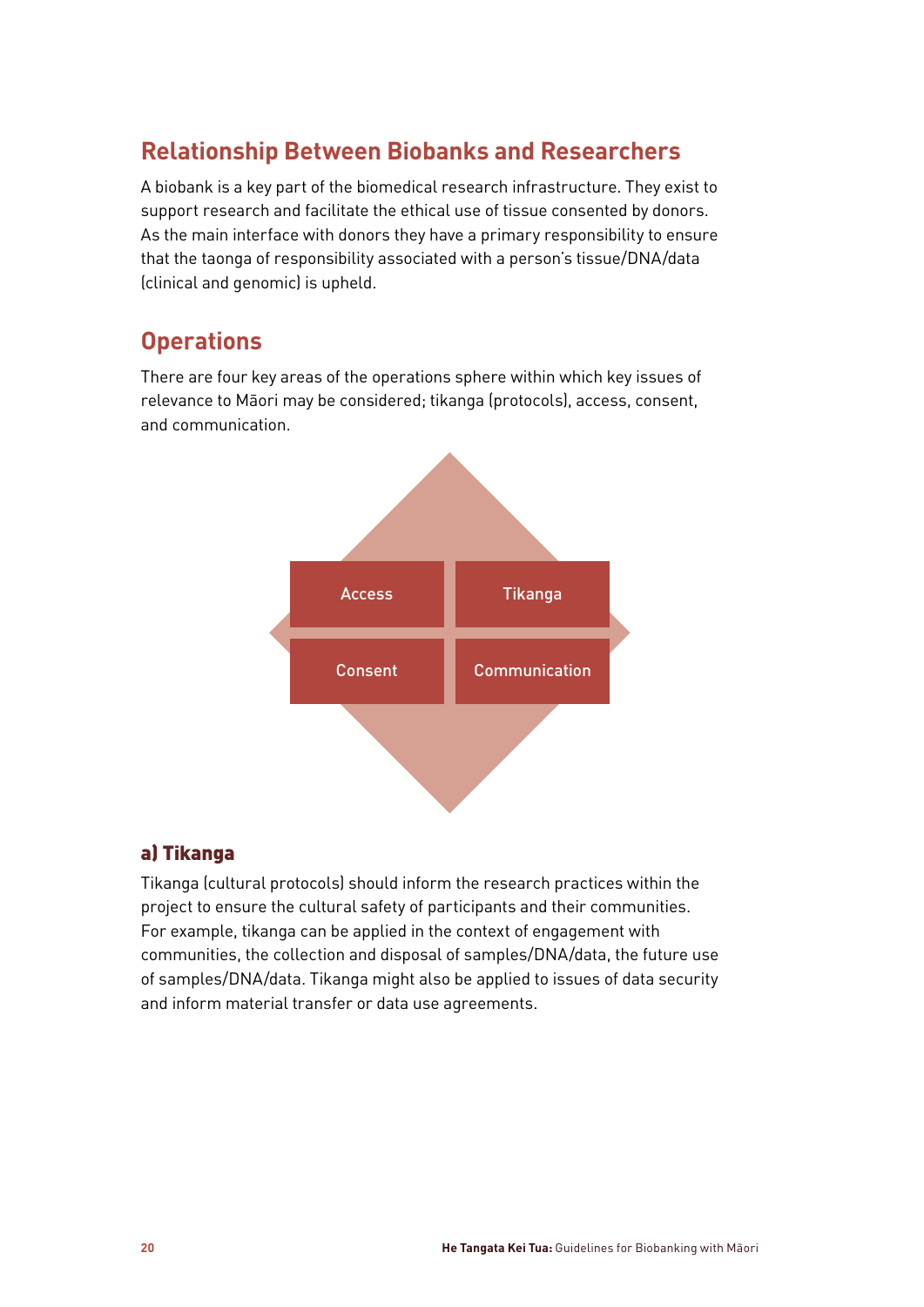The types of questions to expect from Māori entities relevant to tikanga include:

- What happens to the samples that are collected?
- Can we track where the samples are and what they are being used for?
- What other whānau, hapū and iwi samples are part of the same project?
- Can we visit the research facility?
- How long are samples kept?
- What is the process of discarding samples?
- What tikanga could be applied and how?

Overall, tikanga (cultural protocols) should inform policy and practice within all spheres of biobank activities (operational, governance and community engagement). For example, the collection and disposal of biospecimens, engagement with communities, the future use of biospecimens and data, and community consent/mandate in support of the biobank and research project(s).

Tikanga, or protocols for research with tissue, should include 'na te tapu i puta mai te tikanga' (physical and spiritual components). In an operational sense, 'he take-utu-ea' (a circle of reciprocity) must be established. Firstly, 'he tuku i te taonga' (sharing the gift) involves establishing of relationship through consent. With this comes expectations of reciprocity, the need to define clearly the parameters of consent (conditions of consent, use of tissue, use of data and benefit sharing), and the need to establish a level of comfort and safety for the participant and community. From a spiritual perspective, this may involve wātea (consent) involving karakia, whakawātea (a form of karakia to remove a restriction before a state of tapu is returned) and access to tohunga (experts).

Secondly, 'he hau o te taonga' (the spirit of the gift), takes into account integrity of decisions about use, respect for the spirit in which the gift was given, adhering to consent parameters and may have spiritual and physical aspects. Spiritual aspects include kaitiaki, communication and updates on use, living protocols (that is, a statement that reflects 'te hau o te taonga' within Material Transfer Agreements); and physical aspects include the governance role; operating within consent parameters; and tracking and auditability for biospecimens and data.

Thirdly, te whakahoki i te taonga (return of the gift), requires expression of respect for the relationship, reporting on all uses and outcomes, the need to check on satisfaction with process and outcomes, access to raw data and reports, re-consent for future use and participation and consent to 'exit' the relationship.

More broadly, less specific consents may be acceptable when balanced by stronger governance arrangements and/or dynamic re-consenting models that support a focus on participation in projects that support Māori health priorities.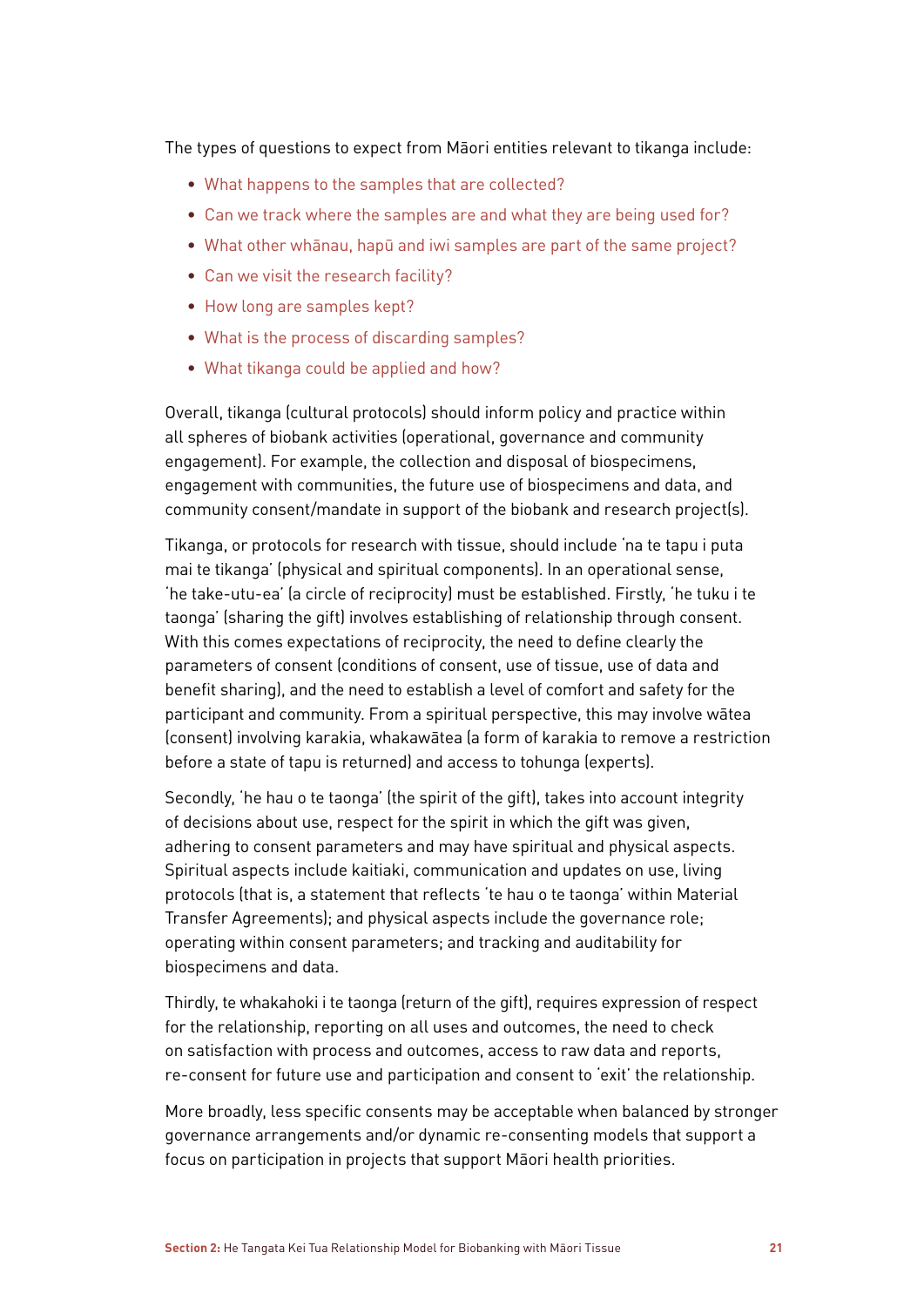### b) Communication

Communication was identified as a key issue for iwi and should take place within all spheres of biobank activities and engagement with individuals through to communities. There can be multiple pathways for communication with both active and passive channels (for example; letters, newsletters and websites). Returning results (for example, if through a defined process incidental findings are found to be significant and/or clinically actionable) should be communicated in an appropriate manner (to participants/whānau and/or general practitioners) with due regard for issues of privacy and confidentiality. Access to genetic counselling should also be facilitated and issues for biological relatives considered (by clearly communicating any level of risk).

The types of questions to expect from Māori entities relevant to communication include:

- How will updates and results be reported back?
	- When?
	- $-Wh<sub>0</sub>$ ?
- How do iwi access the results?
- Can individual participants access their results?
- How will you contact participants about incidental or clinically actionable findings?
- Who will be the primary contact for the project? And biobank?

Communication was identified as a key issue for iwi and should take place within all spheres of biobank activities and engagement with individuals through to communities. There can be multiple pathways for communication with both active and passive channels (for example; letters, newsletters and websites). Returning results (for example, if through a defined process incidental findings are found to be significant and/or clinically actionable) should be communicated in an appropriate manner (to participants/whānau and/or general practitioners) with due regard for issues of privacy and confidentiality. Access to genetic counselling should also be facilitated and issues for biological relatives considered (by clearly communicating any level of risk).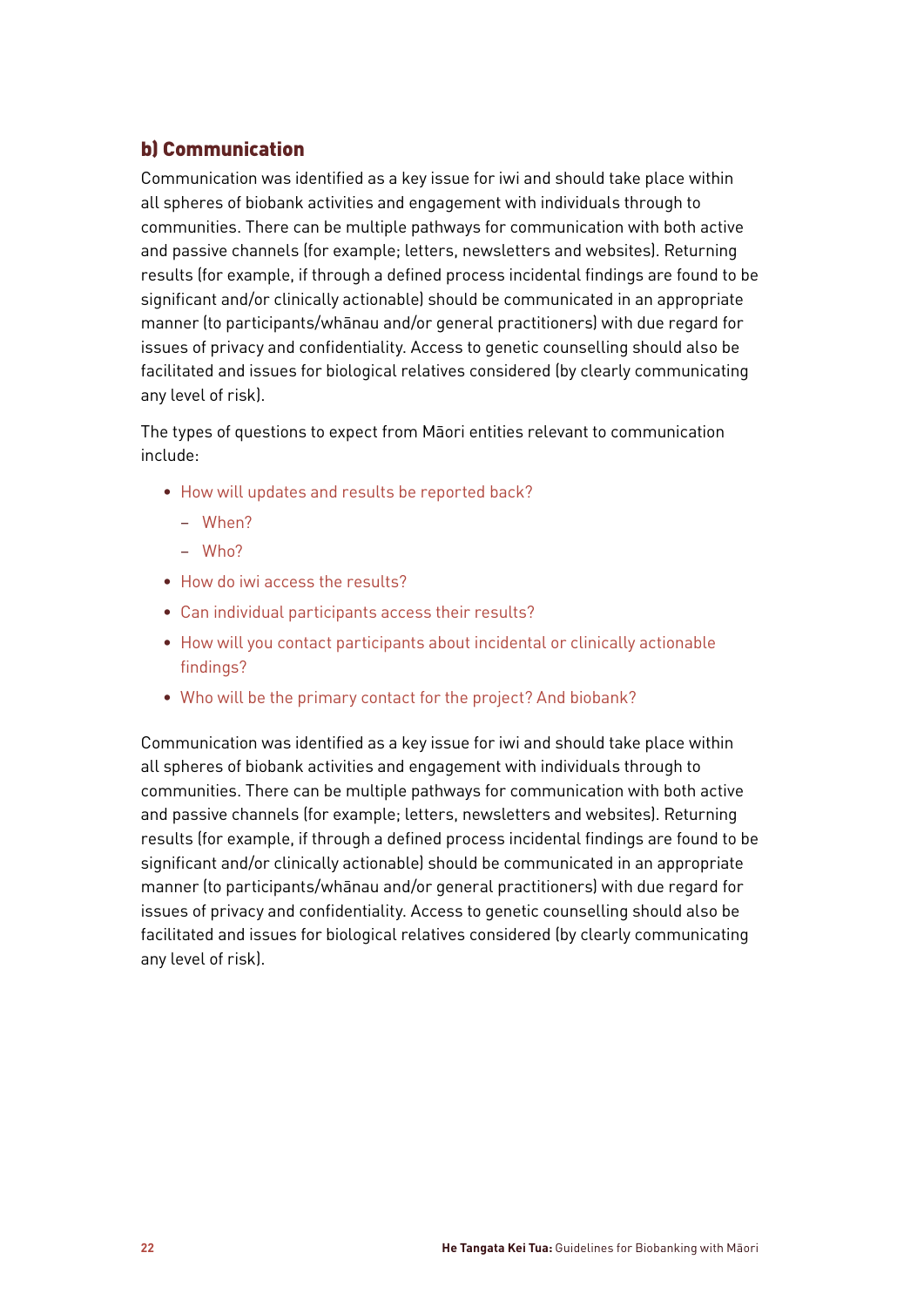More generally, there are clear expectations around Māori consultation and communication at the iwi level as iwi governance over projects is expected. Biospecimens and data should be used with due regard to the individual donors and iwi consent to undertake research that supports Māori health priorities. Communities should be acknowledged when their data is included in secondary studies and there is an expectation that study results from any secondary use of their biospecimens or data are communicated back to communities. In this way, re-contact options may facilitate re-consent for secondary use as research organisations/biobanks should be accountable to the donors for their decisions around future use of biospecimens.

### c) Consent

The scope and specificity of the consent is a key consideration from a Māori perspective. There is a preference that participants consent for every use but discussions in the consultation phase may allow for specific project use, diseasespecific use, or broad unspecified use. There is an expectation that there will be specific consents for genetic/genomic analyses, access to clinical records, and use for possible commercialisation. Consideration should also be given to whether specific consents are required for return of results (research, individual, incidental findings), anonymisation of biospecimens, and putting genomic information on open data sharing platforms. Broader, less specific consents may be acceptable when balanced by stronger governance arrangements and/or dynamic re-consenting models that support a focus on participation in projects that support Māori health priorities. Similarly, the timing of consent could be staggered to allow people to consent to clinical trial/sub-study in the first instance and to consent for future use at the end of the initial study.

The types of questions to expect from Māori entities relevant to consent include:

- What choices do participants get to make?
- What are the parameters of consent?
- Would you like participants to consent for unspecified future use?
- Do you want access to clinical information?

Scope and specificity of the consent is a key consideration from a Māori perspective (and may include broad unspecified use; disease-specific use, unspecified use; specific project use; use for genetic/genomic analyses; access to clinical records; and/or use for possible commercialisation). Similarly, return of results (research, individual, incidental); anonymisation of biospecimens; putting genomic information on open data sharing platforms; and timing of consent (for example, relating to clinical trial/sub-study/future use).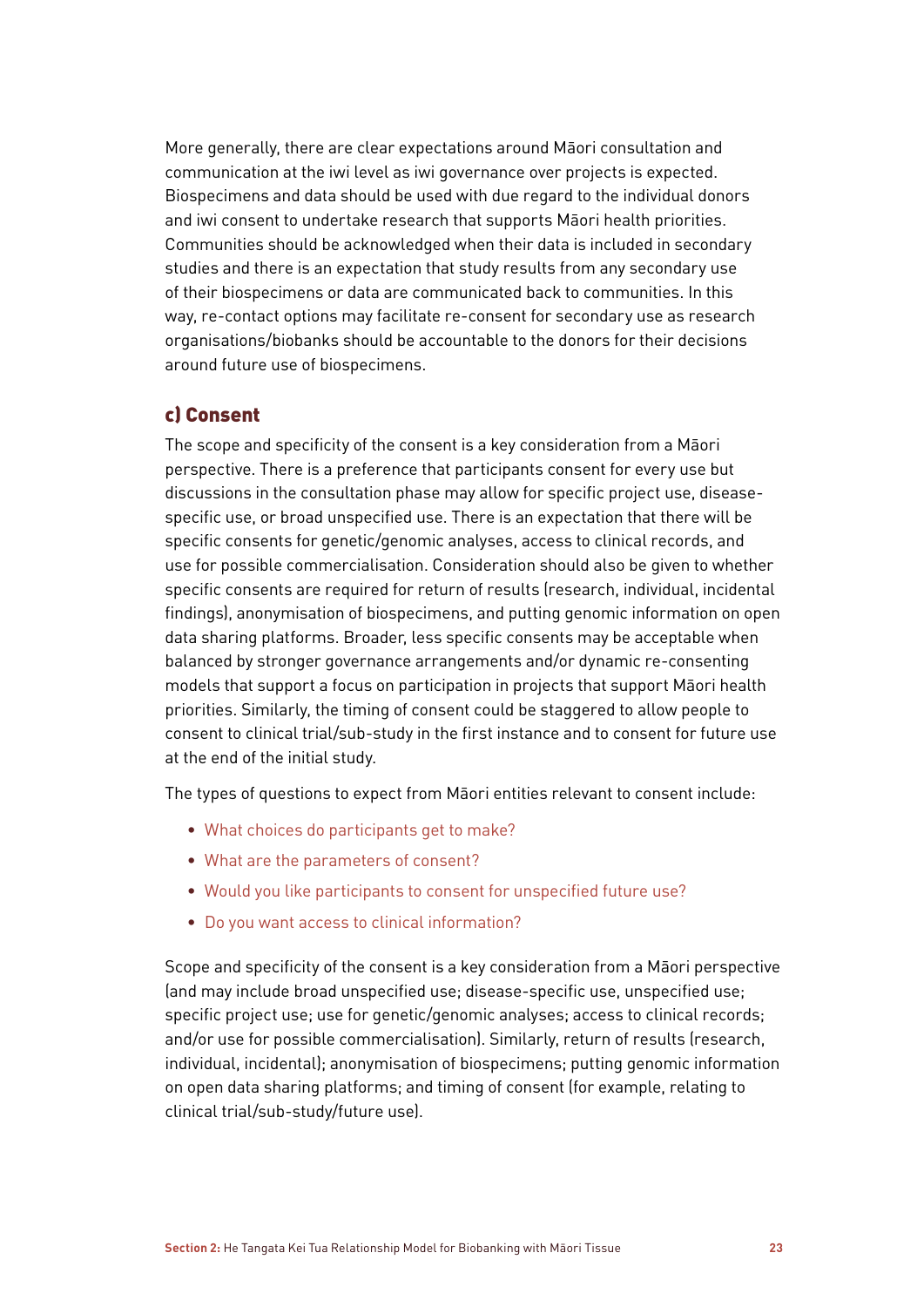### <span id="page-29-0"></span>d) Access

At the operational level, access to tissue/DNA/data stored within a biobank should be consistent with principles and purpose established in conjunction with the community. Access to tissue/DNA/data from Māori donors should only be used for research projects that;

- **a)** focus on Māori health priorities,
- **b)** protect Māori rights and interests,
- **c)** use robust analytical tools and interpretive frameworks,
- **d)** provide feedback and communications to donors/communities, and
- **e)** operate within the parameters of the donors consent.

The types of questions to expect from Māori entities relevant to access include:

- Who is able to access the samples?
- What criteria is used to assess them/their projects?
- Are Māori part of the approval process?

### **Governance**

There are four key areas of the governance sphere within which key issues of relevance to Māori may be considered; kawa (principles), kaitiaki (guardianship), biobank purpose (the aims and values of the biobank and the projects it supports) and benefit.

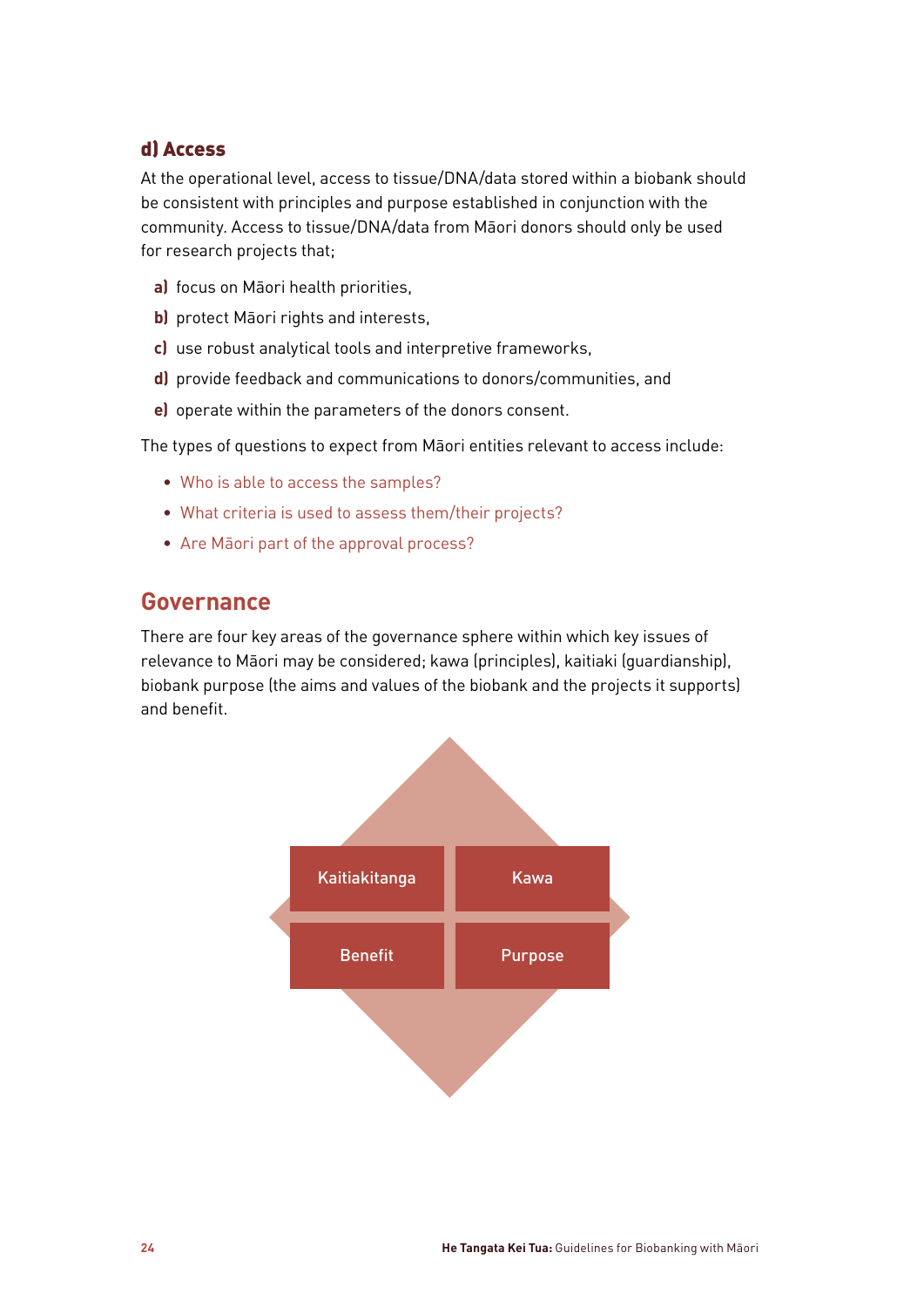### e) Kawa

Respect for kawa (principles) for research with human tissue emerged as a key issue for iwi. First and foremost that tissue is taonga (precious), tapu (sacred/ restricted); and by extension, that data is a representation of tissue. Commonly, the only decision that a donor makes is whether or not to participate by donating a bio-sample to a biobank. With the donation of a bio-sample comes tākoha (a gifting of responsibility). Therefore, it is essential that kawa apply to every decision making point within a biobank's range of activities to create for Māori:

- **1)** kia tau te wairua o te tangata (a level of comfort);
- **2)** kia pūmau te mana o te tangata (a level of control); and
- **3)** kia hiki te mauri o te kaupapa (a level of integrity).

The types of questions to expect from Māori entities relevant to kawa include:

- What type of relationship are you looking for?
- What principles are used to make decisions about the use of samples and data?
- How will Māori rights and interests in intellectual property be recognised?
- How can we ensure our tikanga is upheld?

### f) Purpose

A key discussion with Māori stakeholders in relation to biobanks is around purpose. The purpose, values and mission of the biobank, its intended outcomes, and the make up of the team will all contribute to the level of comfort a community has in a biobank. They will look more favourably on biobanks that support research projects contributing to Māori health priorities. It is also important to differentiate and be clear about the range of studies or limitations on studies that the biobank will support.

The types of questions to expect from Māori entities relevant to purpose include:

- He aha te putake o te rangahau / What is the purpose of the biobank and the research it will support?
- Who is funding the biobank?
- Why is the biobank important for our community and for Māori generally?
- What impact will the biobank have on Māori health?
- What outcomes is the biobank aiming to achieve?
- Who is involved in the biobank?
	- Are there any iwi/Māori members of the team?
	- What experience does the team have working with Māori communities?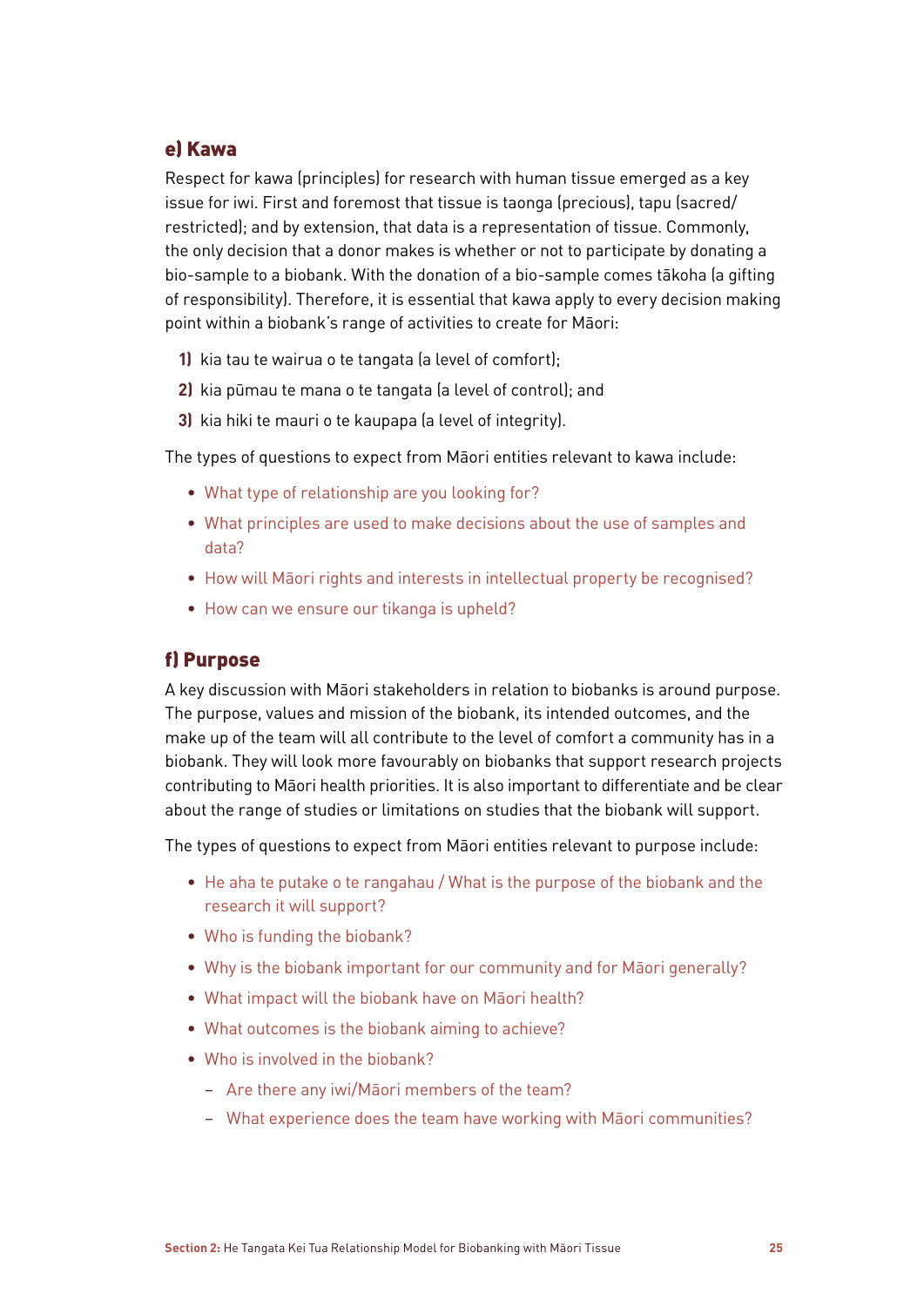### g) Benefit

The benefits of any research project should outweigh the risks to Māori and the biobank should ensure they only support projects that benefit Māori donors and their communities. Equity and justice are ethical principles underpinning the importance of benefit-sharing. Research will also have a range of outcomes and part of the ethical deliberation is to consider the nature of the outcomes (risk versus benefit, short versus long term) and their relative distribution (researchers, participants, communities, society). Researchers will legitimately benefit from being involved in research but biobanks should consider how donors and their communities might also benefit from participation. This might include capacity building and pathways for benefit sharing should commercialisation opportunities arise.

The types of questions to expect from Māori entities relevant to benefit include:

- What benefits will come from participating in the research?
- How will we benefit from supporting the biobank?
- What opportunities are there for our people to be involved or employed?

### h) Kaitiakitanga

Kaitiakitanga is a form of guardianship with responsibility to look after specific resources. Guardianship implies respectful conduct in relation to the use of biospecimens and all forms of data/information. Indeed, individuals and/or communities should retain veto rights over how their biospecimens and data are used, which needs to be considered by biobanks at the governance and operational levels. Ideally, data sharing (for secondary use and open platforms) should only occur with the express permission of the participants (consent) and, at an overall project level, should be mandated by representatives from the community. It is important to clarify who holds the role of kaitiaki within the biobank and the community, and that they are aware of the responsibilities of that position to maintain 'te hau o te taonga'.

For Māori, data is a representation of tissue. Genetic information is a highly valuable strategic asset to Māori and with this comes some concerns and expectations. For instance, there is an expectation of control/influence over use of raw data and concern at linking of datasets across different domains. Nevertheless, it is possible to address 'wairua' (comfort) aspects of data through governance procedures and effective communication. Anonymisation removes the possibility of maintaining 'mana' (control) and of providing direct benefits. Processes to approve linking of data should be transparent to enhance 'mauri' (integrity) and trust in the integrity of the system; and may be supported in a practical sense through the use of material transfer and data use agreements, and data security and audit trail expectations.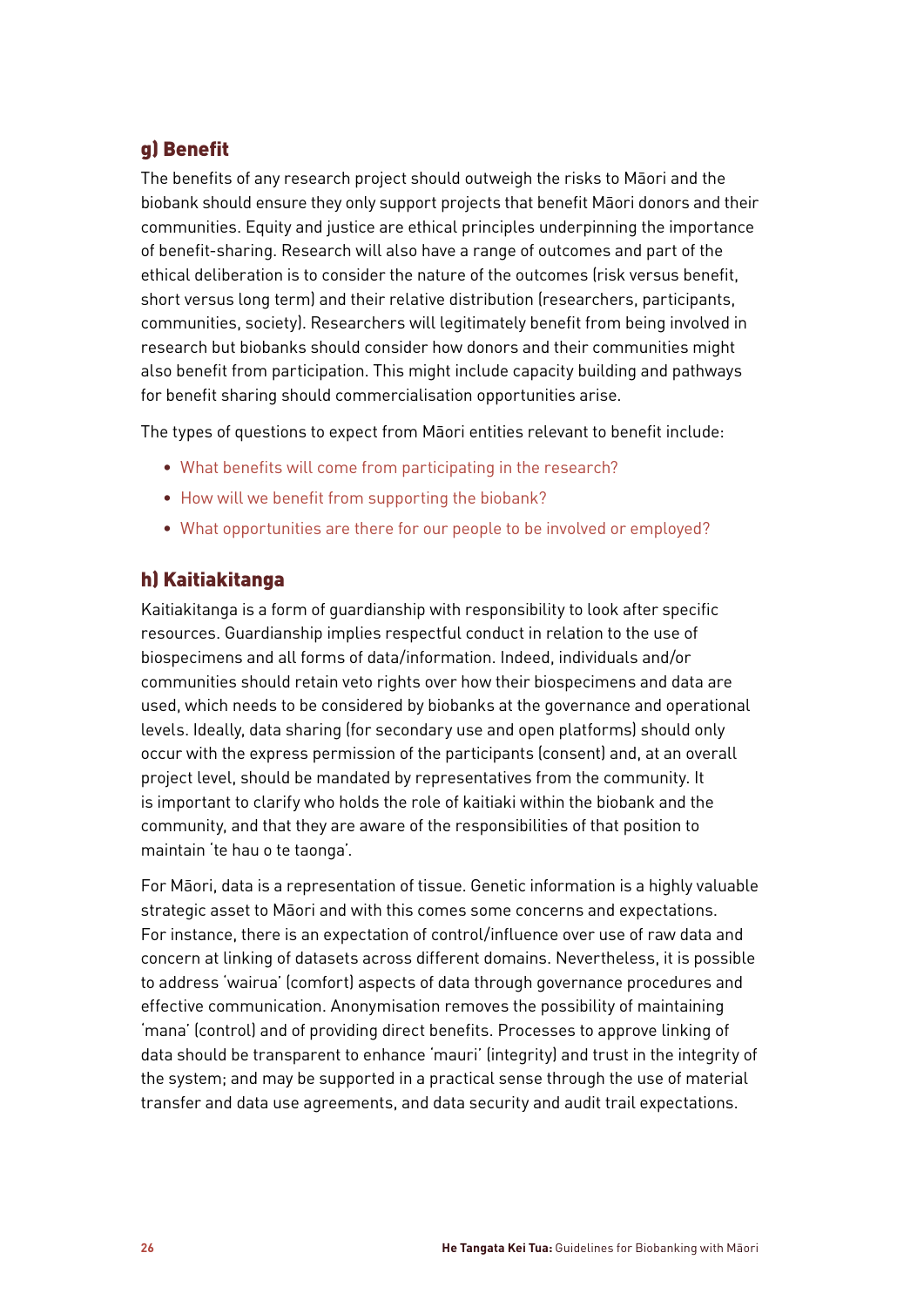<span id="page-32-0"></span>The types of questions to expect from Māori entities relevant to kaitiaki include:

- Ma wai e tiaki?
- Who will be responsible for the samples, information and data?
- What options are there for storing the samples?
	- Is there a Māori or Indigenous biobank?
- How long can samples be used before renewing consent?

### **Māori, Clinical and Research Communities**

The Community Sphere is the period post-project where the impact of the research project can be realized. Improved outcomes for Māori health motivates the engagement of whānau/hapū/Iwi in genomic research projects and there should be active mechanisms to deliver on this goal. Key issues to discuss with Māori entities as part of the planning for the community sphere include accountability, translation, and education.



### i) Education

Māori recognise that genomic research will become an important part of the health system in the future. Improving levels of genetic literacy amongst Māori communities and levels of cultural literacy amongst science communities is necessary to ensure beneficial outcomes for Māori health. A component of this is to better understand how genomic research translates to health interventions and what the steps are to developing clinically relevant outcomes. Similarly, when a genetic basis for disease is discovered, how do whānau talk about this and what support is available to assist with this process?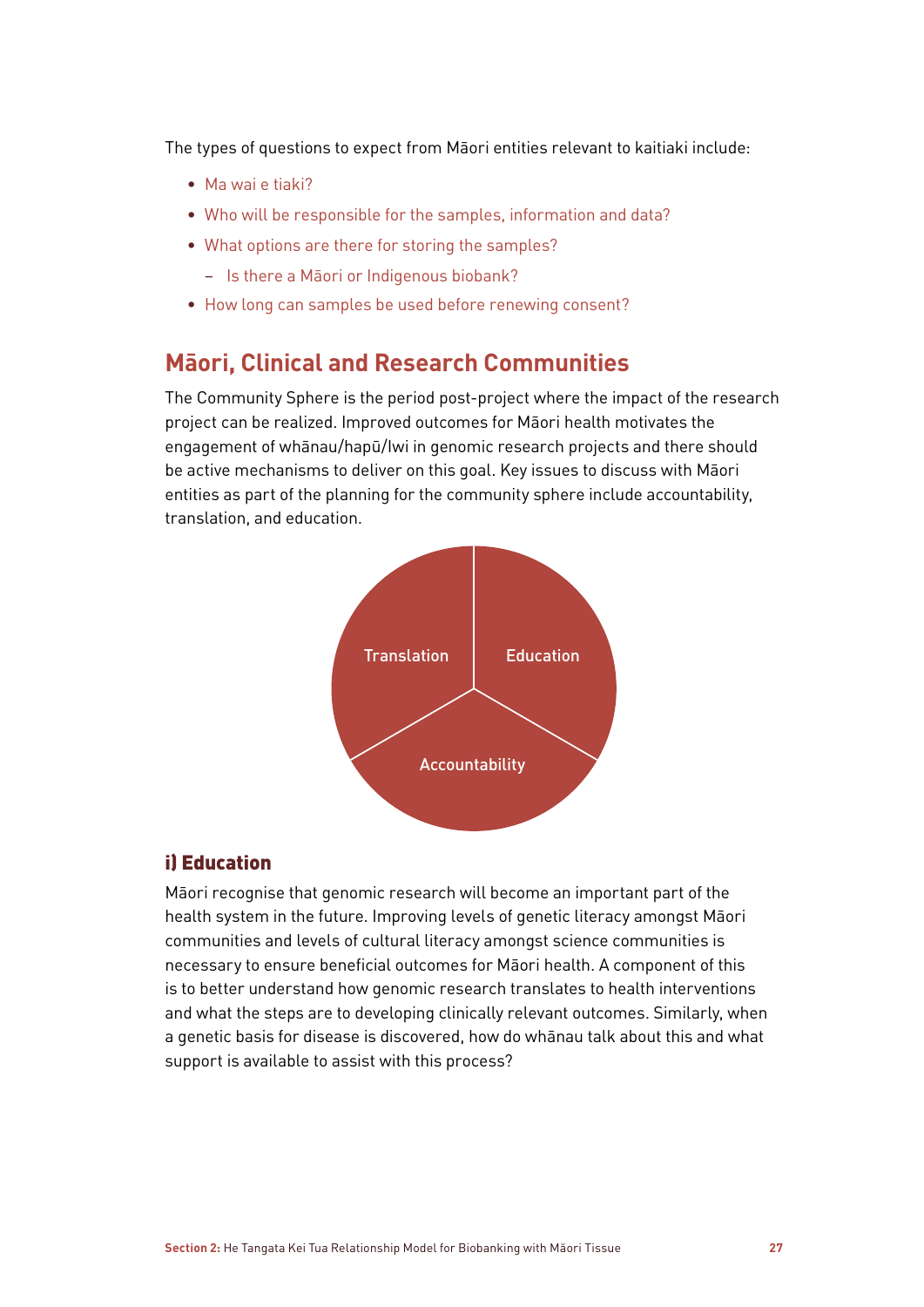The types of questions to expect from Māori entities relevant to education include:

- What support is there for educating the community about genomic research and biobanking?
- Where can we access information to help us make decisions?
	- Whether to engage
	- What to do with the results
- What information and advice can we access to support our whānau

### j) Accountability

Accountability in this context relates to the relationship between the research team and communities that supported the research project. Expectations for ongoing feedback and communication with participants and Māori communities are key ways in which research teams can demonstrate accountability. Samples and data should be used with due regard to the donors consent and for studies which contribute to Māori health priorities. Communities should be acknowledged when their data is included in secondary studies (with their approval) and they should receive study results from any secondary use of their samples or data. Research organisations are accountable to the participants and their communities for their decisions around future use of samples and facilitating benefit sharing mechanisms for commercialisation opportunities. Re-contact options that facilitate re-consent for secondary use may be one avenue to demonstrate this responsibility.

The types of questions to expect from Māori entities relevant to accountability include:

- How will researchers be accountable to the community?
- How are decisions made around which organisations can access the samples?
- Will there be any restrictions around access or use?
- Will donors be informed about use of their samples?
	- Use in projects / Results of projects?
- Is there a mechanism for benefit sharing?
- If there is a problem, who can we talk to about the research and/or the researchers?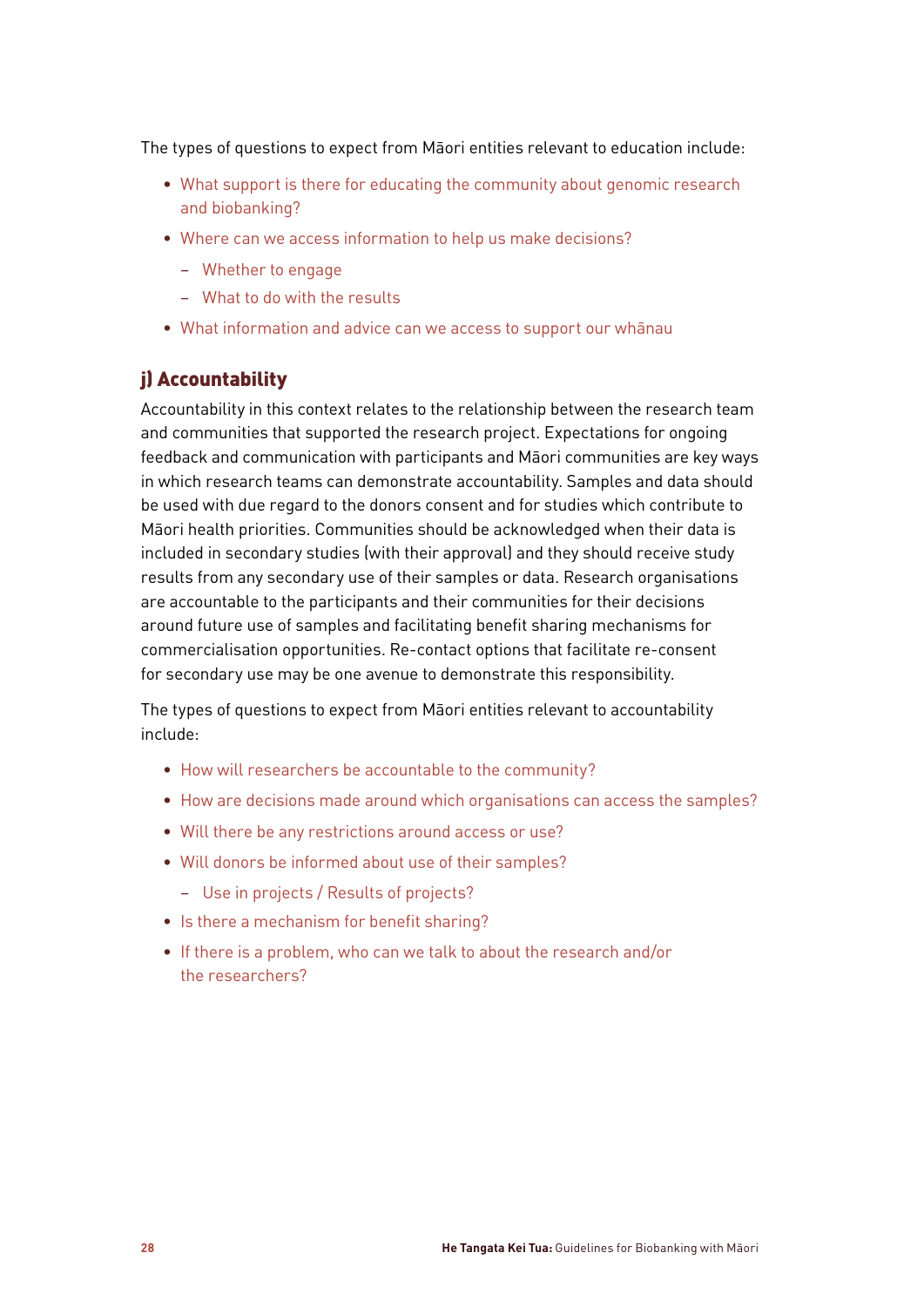### k) Translation

Knowledge translation informs resource allocation and can support service development. These are key outcomes for Māori communities from research. The challenge for genomic researchers is to articulate how genomic research translates to improved health outcomes across the spectrum of public health and personalised medicine. The relevance of the research results should be shared with participants and their communities, and clinically actionable results should be shared with clinicians and service providers using an ethically defensible plan.

The types of questions to expect from Māori entities relevant to translation include:

- What are the steps to developing a clinically relevant outcome?
	- Diagnostic tools
	- Education and health promotion
	- Pharmaceutical interventions
- How does genomic research translate to health interventions?
	- Health service delivery
	- Clinical decision making
	- Type and dosage of medication
	- Public health messages
- When a genetic basis for disease is discovered, how do whānau talk about this?
	- What support can be accessed?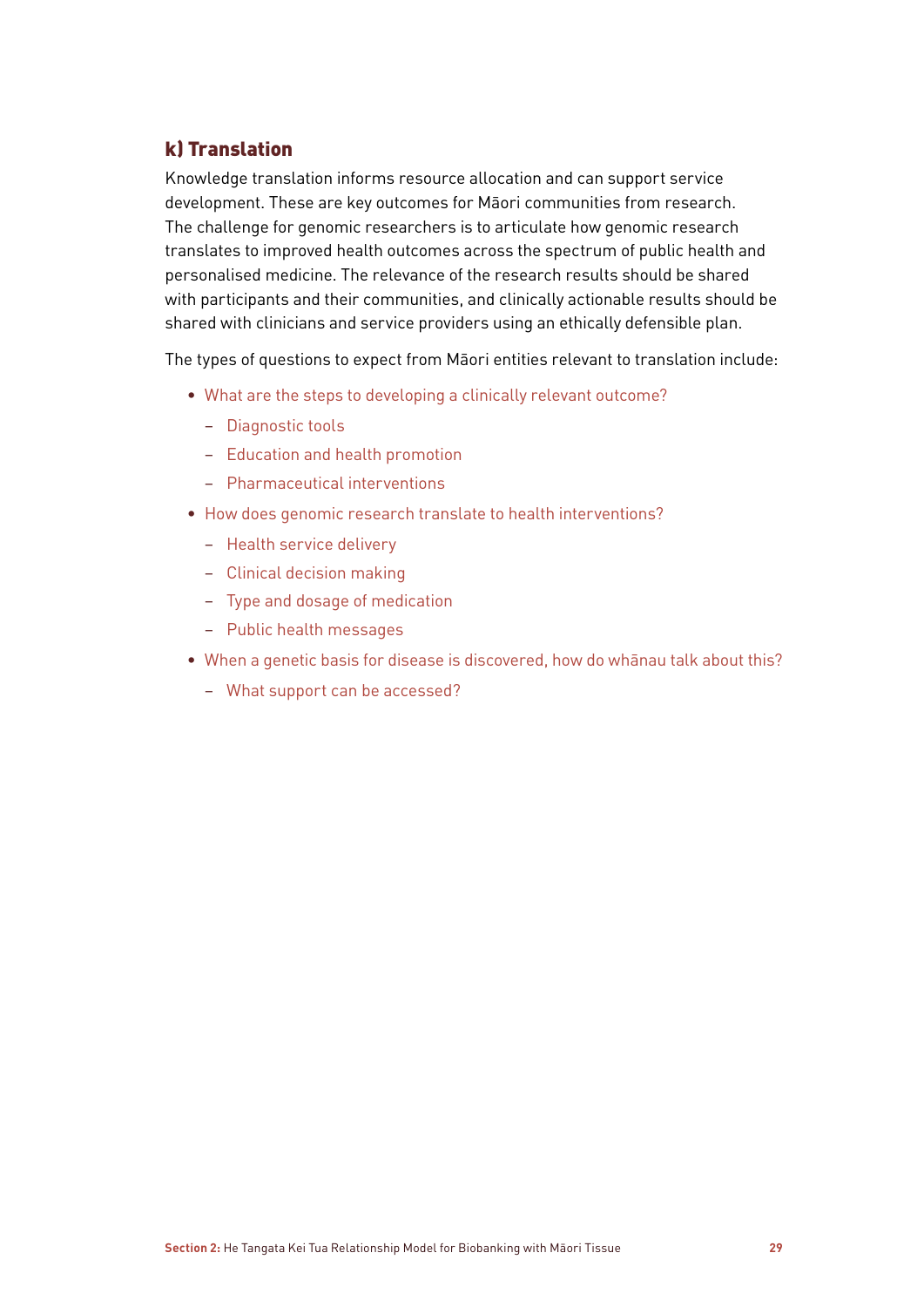# <span id="page-35-0"></span>**Special Ethical Considerations**

# **Benefit Sharing**

Equity and justice are ethical principles underpinning the importance of benefitsharing. Research will also have a range of outcomes and part of the ethical deliberation is to consider the nature of the outcomes (risk versus benefit, short versus long term) and their relative distribution (researchers, participants, communities, society). Researchers will legitimately benefit from being involved in research but consideration should be given to how participants and their communities might also benefit from participation through research, education and translational activities.

| <b>Research</b>                                                                                                                                                     | <b>Education</b>                                                                                                                                                                                                                                                               | <b>Translation</b>                                                                                                                                                                                         |
|---------------------------------------------------------------------------------------------------------------------------------------------------------------------|--------------------------------------------------------------------------------------------------------------------------------------------------------------------------------------------------------------------------------------------------------------------------------|------------------------------------------------------------------------------------------------------------------------------------------------------------------------------------------------------------|
| Participant/community<br>access to additional health<br>resources<br>• tests<br>• screening<br>• expertise<br>· genetic counselling                                 | Feedback to participants to<br>• provide information about the<br>contribution of genetic & environmental<br>factors (i.e. consumption and exercise) to<br>health incidence<br>• increase levels of understanding about<br>genetic conditions<br>• information about whakapapa | Improvements to health<br>service delivery<br>$\bullet$ access<br>• screening<br>· clinical decision making<br>• personalised medicines                                                                    |
| Capacity building<br>• internships<br>• scholarships<br>• research positions<br>• research workshops<br>• relationships/<br>partnerships with<br>research providers | Community workshops and hui to<br>• provide information about the<br>contribution of genetic & environmental<br>factors to health incidence<br>• increase levels of understanding about<br>genetic conditions<br>· make informed consent processes more<br>robust              | Improvements to health<br>literacy in community<br>· Supports conscious<br>decision-making around<br>genetic conditions<br>(genetic literacy)<br>• Activating healthy<br>communities (health<br>promotion) |
| Information for community<br>• Research reports<br>• Baseline data for future<br>Iwi studies/interventions<br>• Shared intellectual<br>property                     | Develop project resources (print/website)<br>• Genetic literacy<br>• Health promotion                                                                                                                                                                                          | <b>Support Information</b><br>Sovereignty<br>• Māori stewardship of<br>data and information<br>• Māori research capacity                                                                                   |

<span id="page-35-1"></span>Table 2: Benefits for Communities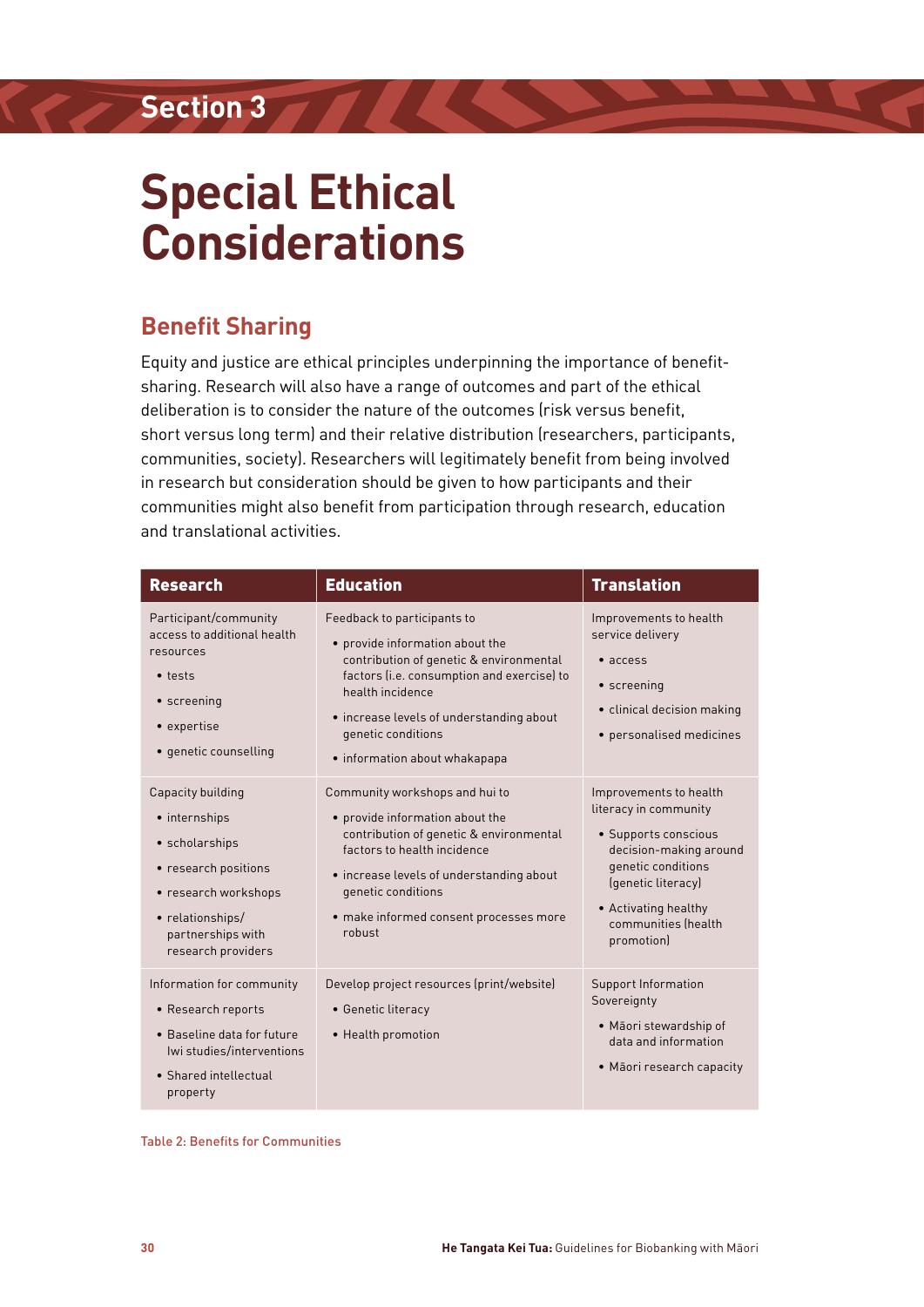#### **Benefits to researchers**

- Status and reputation
- Qualifications (Masters and PhD theses)
- Personal advancement
- Increasing networks

#### **Benefits to participants**

- Access to interventions
- Opportunity to share experiences
- Koha
- Acknowledgement in publications
- Copies of reports

#### **Benefits to participant communities**

- Research capacity research skills, understanding research processes
- Access to interventions
- Collection and protection of existing intellectual property
- Knowledge advancement
- Copies of reports
- Sharing of new intellectual property

#### **Benefit to Māori**

- Community development, for example health promoting events
- Researcher development for example qualifications and research experience
- Knowledge advancement, for example research outputs, hui (meetings/ seminars) and wānanga (workshops/teaching sessions)
- Development of mātauranga Māori

#### **Benefit to society**

- Knowledge advancement for example research outputs, hui and wānanga
- Inclusiveness and diversity within the research system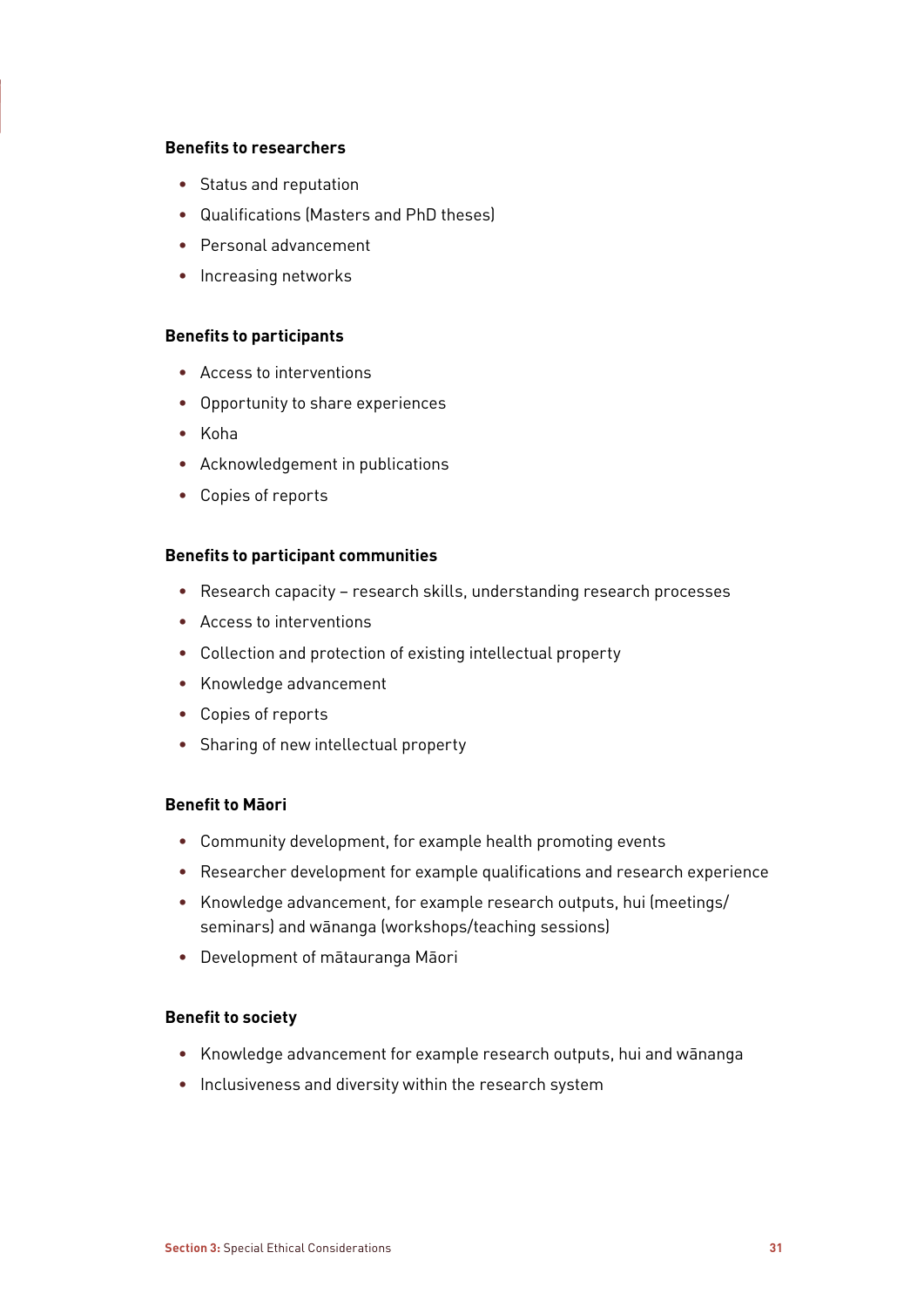# <span id="page-37-0"></span>**Data Rights and Interests**

Internationally, human tissue samples and associated genomic data from Māori and Polynesian sources are becoming an increasingly valuable resource. Opportunities for benefit-sharing with Māori communities is connected to an acknowledgement that they have an inherent right to derive benefits from the use of their taonga. These rights have been articulated in the Mataatua Declaration and the United Nations Declaration on the Rights of Indigenous Peoples and also underpin recent discussions on Indigenous Data Sovereignty.

Māori have expressed a belief that they have rights to tissue and the genomic data associated with it, as well as an interest in the outcomes of research and applications of their data. There is also a belief that genomic data, like their clinical data, was personal information. Its use in the public domain as part of supporting research is to improve health outcomes for their community. While many recognise that the pathway to the delivery of benefit often involves commercial entities there are concerns about their personal information becoming corporatised through research activities. There is an expectation that those who contribute to research should receive direct benefits over and above those delivered to the public.



<span id="page-37-1"></span>Figure 10: Information Flow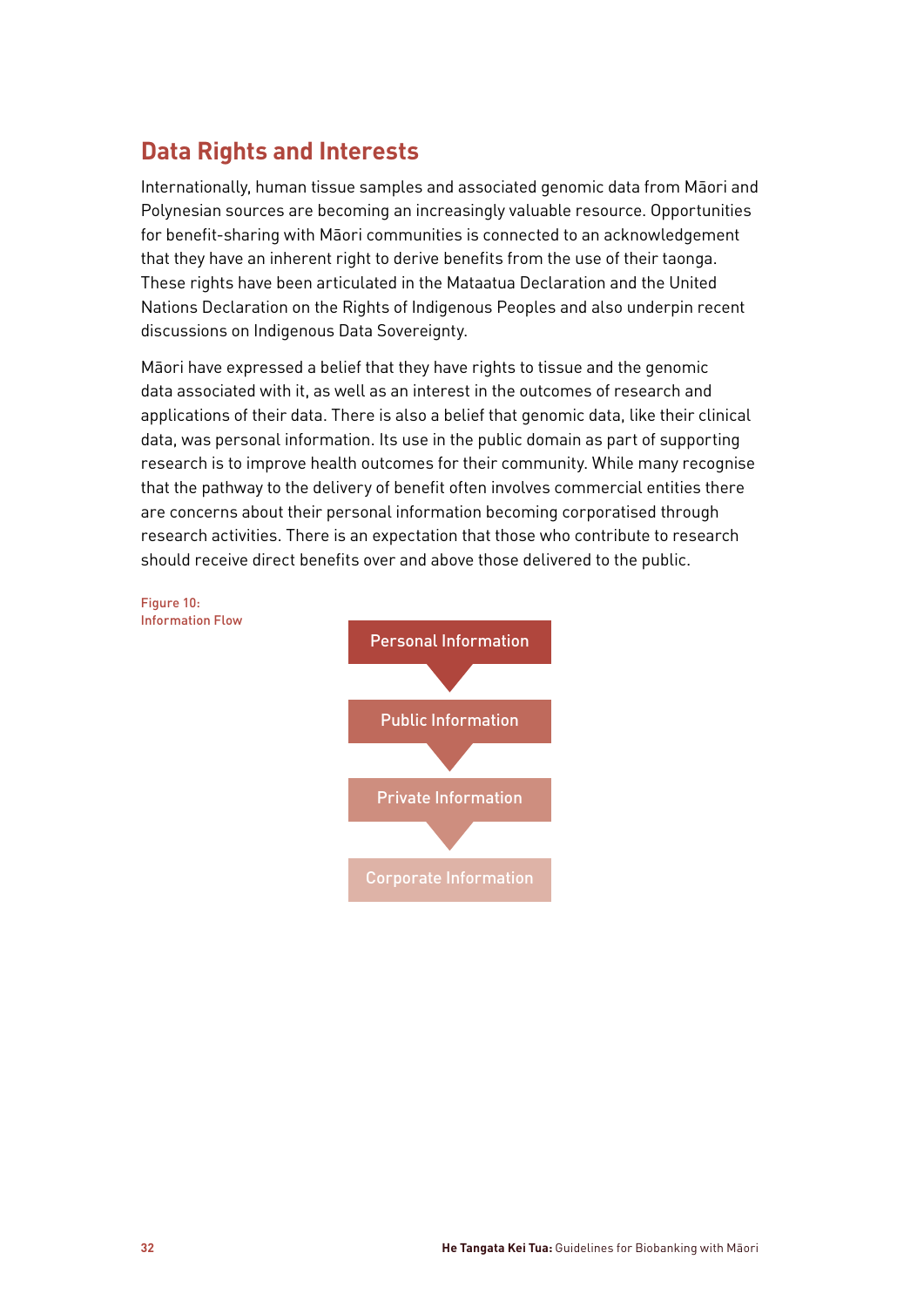# <span id="page-38-0"></span>**Data Linkage**

Data is a representation of tissue and genetic information is a highly valuable strategic asset to Māori. There is some concern about the linking of datasets across different domains and there is an expectation of Māori involvement in governance over access to and linking of data.

The kawa developed for genomic research can also be applied to data governance, addressing 'wairua' through regular communication, 'mana' by providing direct benefits, and 'mauri' through transparent processes that enhance trust in the integrity of the system.

## **Incidental Findings**

Tissue, DNA and data stored within biorepositories often ends up as a sample within a research project that produces an incidental finding. Incidental findings are results unrelated to the primary focus of the study but which may be significant for the individual's health. The nature of genomic research, which analyses a vast number of genes across the genome, will frequently produce incidental findings. The challenge is to determine whether the finding is statistically significant, clinically significant, and/or clinically actionable. Māori communities expect to be notified of any clinically significant or actionable findings. It is the responsibility of the research team to develop an ethically defensible plan<sup>12</sup> of how they will address incidental findings that emerge through their study.

<sup>12</sup> National Health and Medical Research Council (NHMRC). National statement on ethical conduct in human research. Canberra: NHMRC, Australian Government; 2007. Available from: https://www.nhmrc.gov.au/guidelines-publications/e72 [Verified 21 May 2015].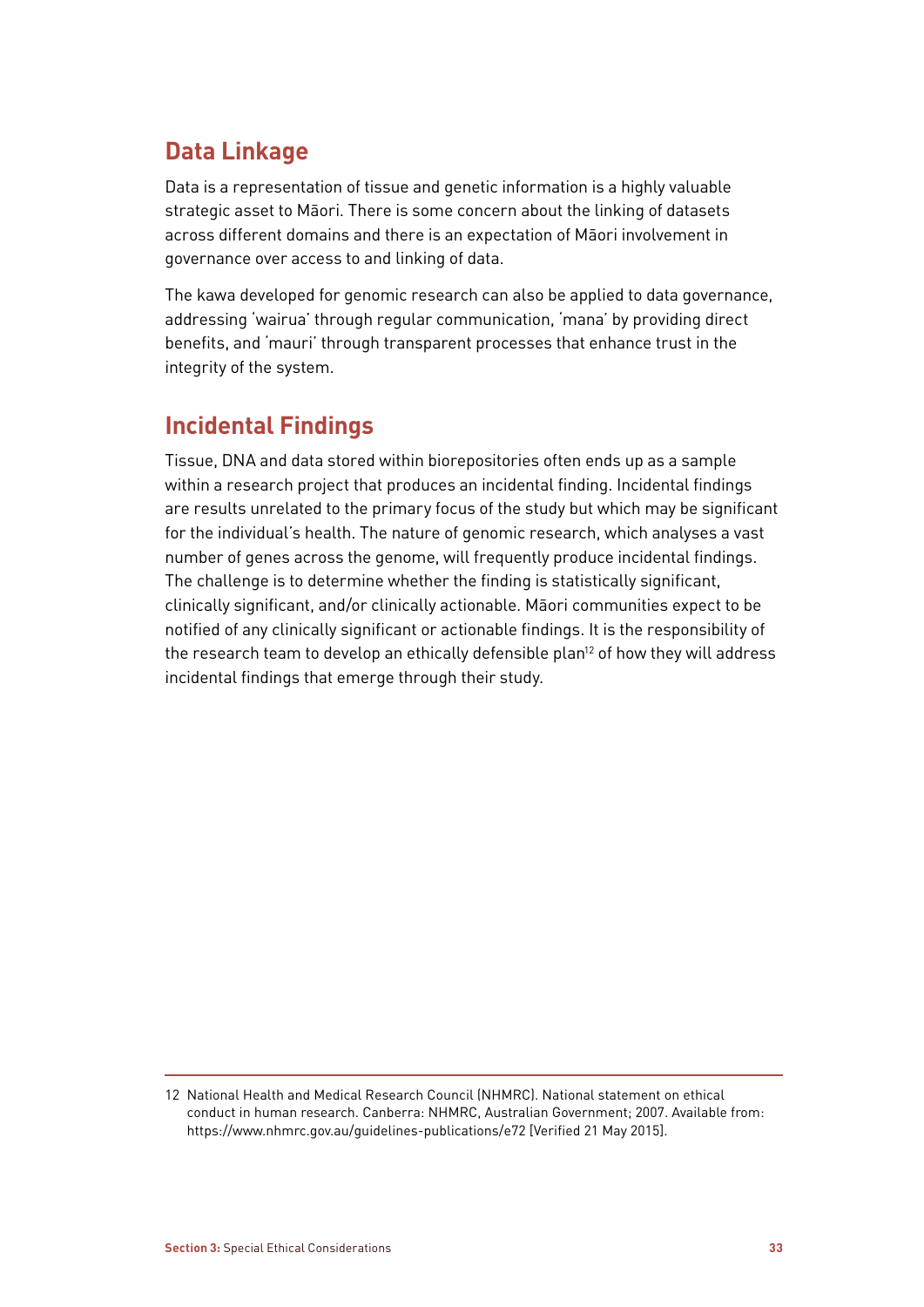# <span id="page-39-0"></span>**Glossary of Māori Terms**

Disclaimer: Many of the descriptions used in this glossary are specific interpretations for the purposes of this document and do not denote the fullness of meaning normally associated with the word or term.

| Awe mapara          | Ink used for traditional tattoo                        |
|---------------------|--------------------------------------------------------|
| Hapū                | Kinship group                                          |
| Hui                 | Meetings, seminars                                     |
| lwi                 | Tribe                                                  |
| Kai                 | Food                                                   |
| Kaitiaki            | Guardian/advocate                                      |
| Kanohi ki te kanohi | Face to face                                           |
| <b>Karakia</b>      | Prayer, incantation                                    |
| <b>Kaumātua</b>     | Elder                                                  |
| <b>Kaupapa</b>      | Topic, purpose                                         |
| <b>Kawa</b>         | Principles                                             |
| <b>Kuia</b>         | Female elder                                           |
| <b>Mähaki</b>       | Respectful conduct                                     |
| <b>Mana</b>         | Justice and equity, power and authority, control       |
| Mana akiaki         | Empowerment                                            |
| Mana tangata        | Autonomous individual                                  |
| Mana whakahaere     | Shared power and control of outcomes and dissemination |
| Mana whenua         | Regional authority, customary title over land          |
| <b>Manaakitanga</b> | To look after, care for                                |
| <b>Mātaawaka</b>    | Māori living within the area not related to local iwi  |
| <b>Mätauranga</b>   | Traditional knowledge                                  |
| Noa                 | Unrestricted                                           |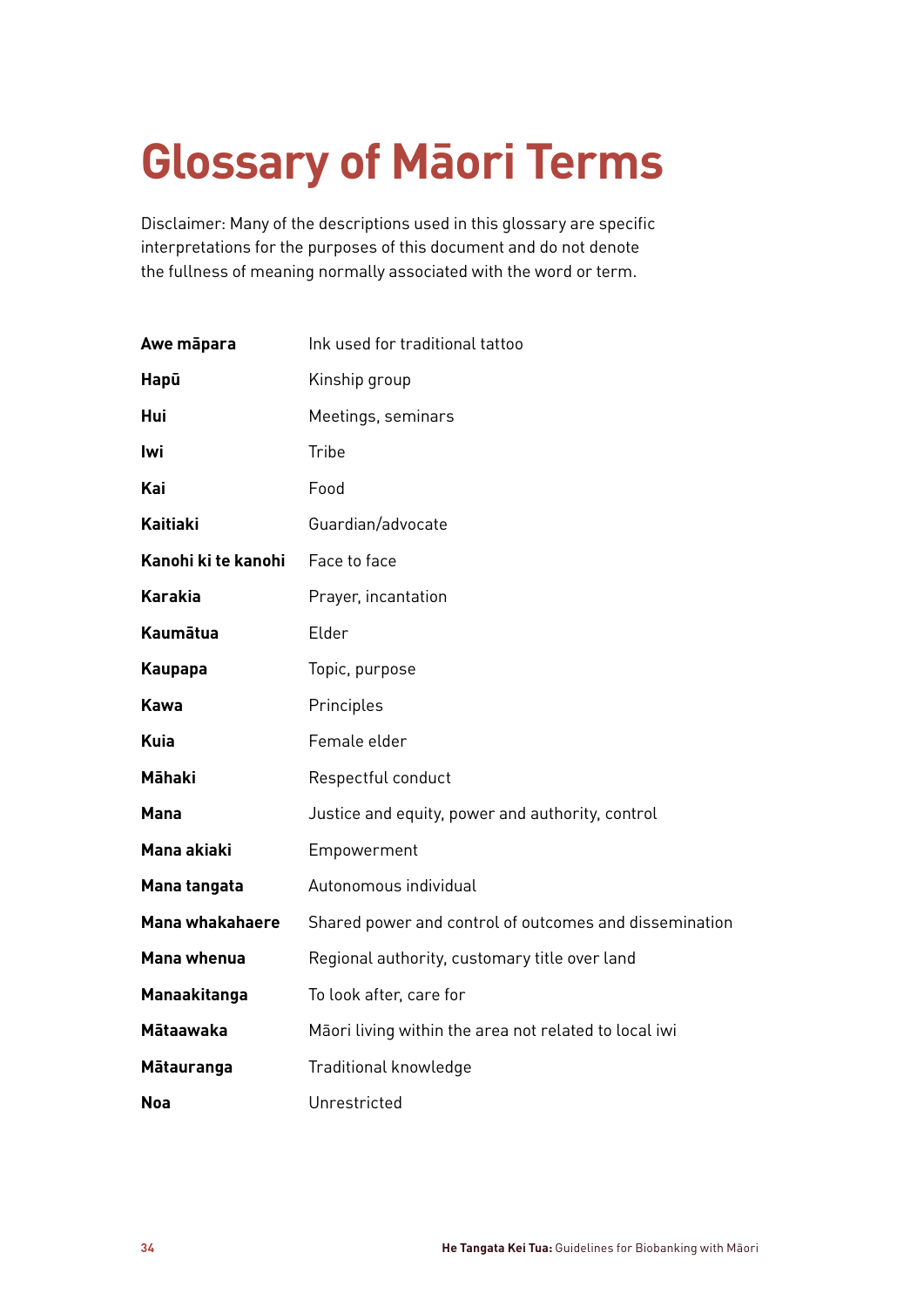| Tāmoko         | <b>Traditional tattoo</b>            |
|----------------|--------------------------------------|
| Tangata whenua | People of the land                   |
| <b>Taonga</b>  | Precious, resources                  |
| <b>Tapu</b>    | Restricted                           |
| Te Ao Māori    | Māori world                          |
| Te Mata Ira    | Faces of the gene                    |
| Tika           | Right, correct                       |
| <b>Tikanga</b> | Protocols and practices              |
| Wai            | Water                                |
| Waiata         | Song, singing                        |
| Wānanga        | Workshops, teaching sessions         |
| Whakanoa       | To free from restriction,            |
| Whakapapa      | Genealogy, relationships             |
| Whakatauki     | Proverb                              |
| Whakawatea     | To remove tapu                       |
| Whānau         | Family, extended family, kin network |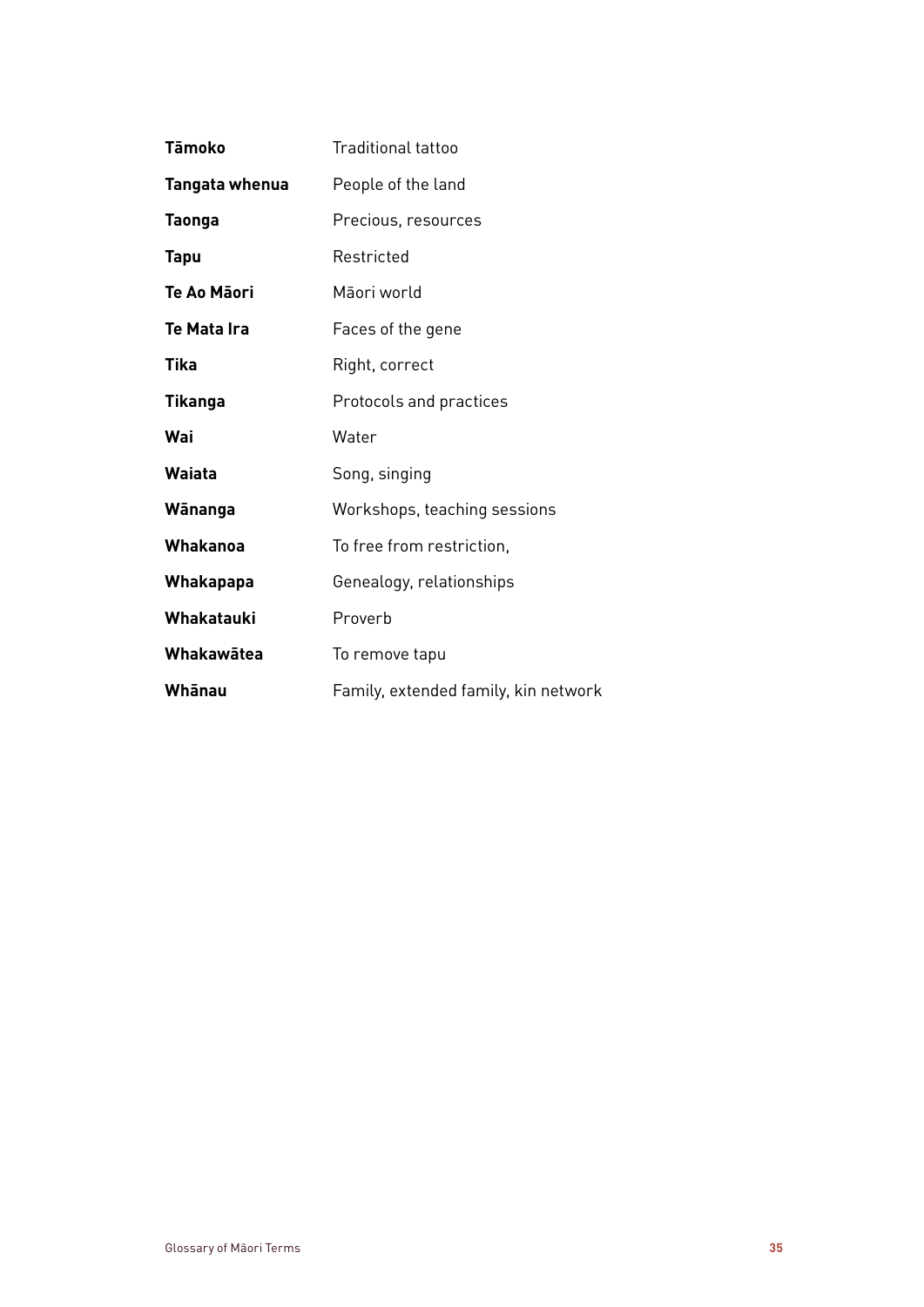# <span id="page-41-0"></span>**References**

Ahuriri-Driscoll, A., Hudson, M., Bishara, I., Milne, M., & Stewart, M. (2012). Nga Tōhu o te Ora: Traditional Māori healing and wellness outcomes. Retrieved from http://researchcommons.waikato.ac.nz/bitstream/handle/10289/9479/ Nga%20Tohu%20o%20te%20Ora%20Research%20Report%20June%202012\_ FINAL%20pdf.pdf?sequence=2&isAllowed=y.

Cheung, M. (2011). Cellular and Cultural Studies of Human Neurodegenerative diseases. PhD Thesis. University of Auckland, Auckland.

Cram, F. (2003). Preliminary discussions with Māori key informants, National Ethics Advisory Committee: 10.

Du Plessis, R., Scott, A., Phillips, H., Cram, F., Tipene-Matua, B., Parsons, M., & Taupo, T. (2004). The social, cultural, ethical and spiritual implications of genetic testing: Preliminary findings (Constructive Conversations/Korero Whakaaetanga Research Report No. 3). Christchurch, New Zealand: Social Science Research Centre, University of Canterbury. Retrieved from http://www.conversations. canterbury.ac.nz/reportspapers.htm.

Durie, M. (2008, December). Bioethics in research: The ethics of indigeneity. Paper presented at the Ninth Global Forum on Bioethics in Research (GFBR9), Auckland, New Zealand. Retrieved from http://gfbr9.hrc.govt.nz/articles/The%20 Ethics%20of%20Indigeneity%20FULL%20article.pdf.

Henare, K., Parker, K., Print, C., Hudson, M., Wihongi, H., Findlay, M., Lawrence, B. (2015). PUKUmahi! Kia whai te huarahi tika NETwork! Roadmap for Safe Travel: Ensuring Health benefits flow on to Māori. Poster presented at NZSO conference 2–3 Nov 2015. Christchurch, New Zealand.

Hook, G. R. (2009). "Warrior genes" and the disease of being Māori. MAI Review, 2, 1–11.

Hudson, M., Milne, M., Reynolds, P., Russell, K., & Smith, B. (2010). Te Ara Tika – Guidelines for Māori research ethics: A framework for researchers and ethics committee members. Auckland, New Zealand: Health Research Council of New Zealand.

Hudson, M., Milne, M., Russell, K., Smith, B., Reynolds, P., & Atatoa-Carr, P., "The Development of Guidelines for Indigenous Research Ethics in Aotearoa New Zealand" in Drugge, Anna-Lill (ed.) Ethics in Indigenous Research, Past Experiences – Future Challenges. Vaartoe-Centre for Sami Research, Umeå University (2016).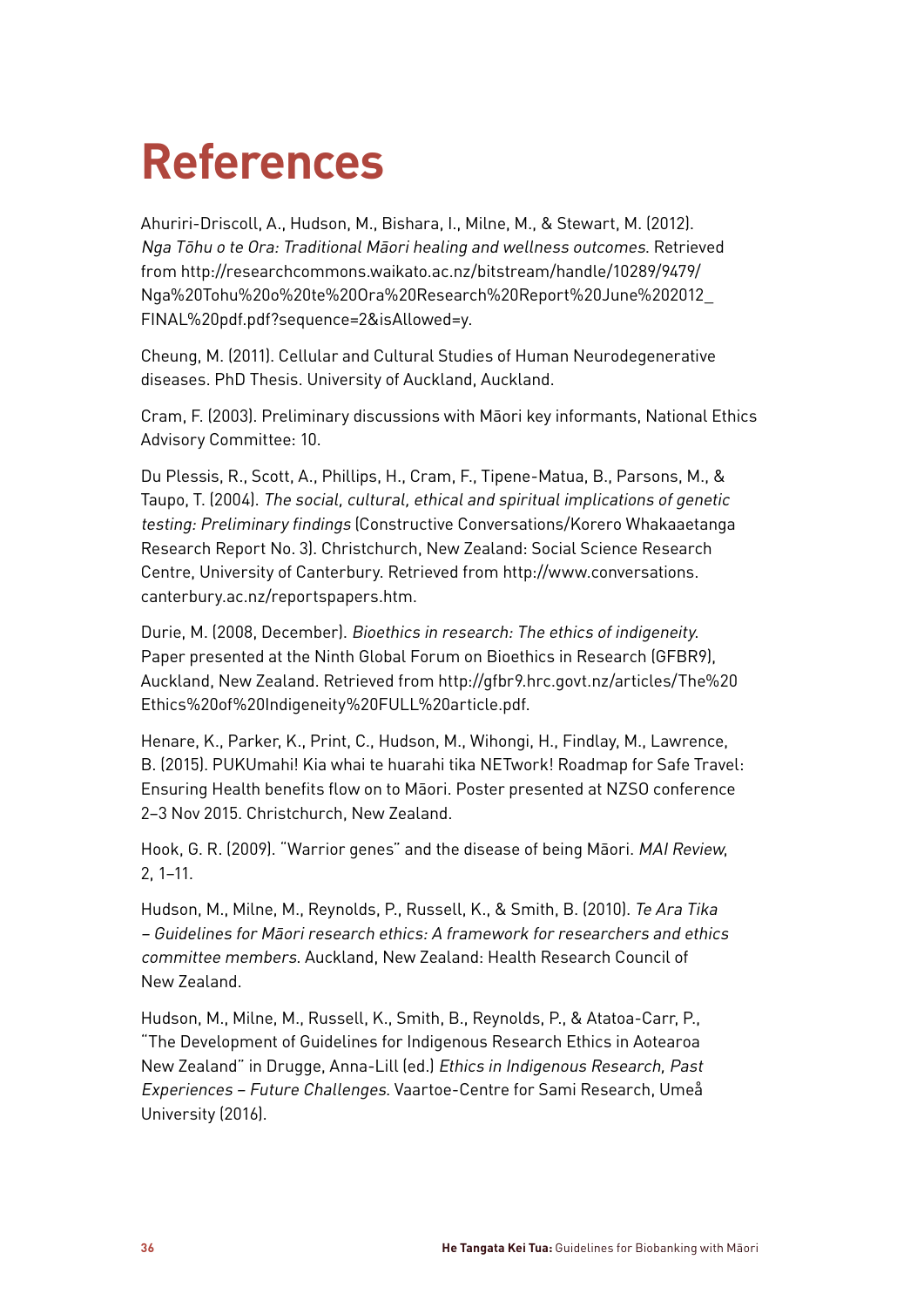National Health and Medical Research Council (NHMRC). National statement on ethical conduct in human research. Canberra: NHMRC, Australian Government; 2007. Available from: https://www.nhmrc.gov.au/guidelines-publications/e72 [Verified 21 May 2015]. Organisation of Economic Co-operation and Development. (2009). OECD guidelines on human biobanks and genetic research databases. Retrieved from http://www.oecd.org/sti/biotech/44054609.pdf.

Roberts, M. R., & Fairweather, J. R. (2004). South Island Māori perceptions of biotechnology (Vol. 268). Lincoln, New Zealand: Agribusiness and Economics Research Unit, Lincoln University.

Rochford, T. S. (2012). Ten reasons why genetics does not explain health disparities between Māori and non-Māori. New Genetics and Society, 31(1), 99–110.

Simmonds S (2015) A framework for Māori Review of Research in District Health Boards. Auckland and Waitematā District Health Boards and Capital and Coast District Health Board. Auckland, New Zealand.

Te Puni Kokiri (1994). Health sector ethics: Nga tikanga pono wahanga hauora: Mechanisms for Māori into ethical review. Wellington, New Zealand: Ministry of Māori Development.

Tipene-Matua, B. (2006). Having honest conversations about the impact of new technologies on Indigenous people's knowledge and values. Paper presented at the Matauranga Taketake: Traditional Knowledge Conference: Indigenous Indicators of Wellbeing: Perspectives Practices Solutions, Christchurch, New Zealand.

Tipene-Matua, B., & Wakefield, B. (2007). Establishing a Māori ethical framework for genetic research with Māori. In M. Henaghan (Ed.), Genes, society and the future (Vol. 3, pp. 379–422). Wellington, New Zealand: Brookers Ltd.

Tupara, H. (2012). Ethics and health research: Decision making in Aotearoa New Zealand. AJOB Primary Research, 3(4), 40–52.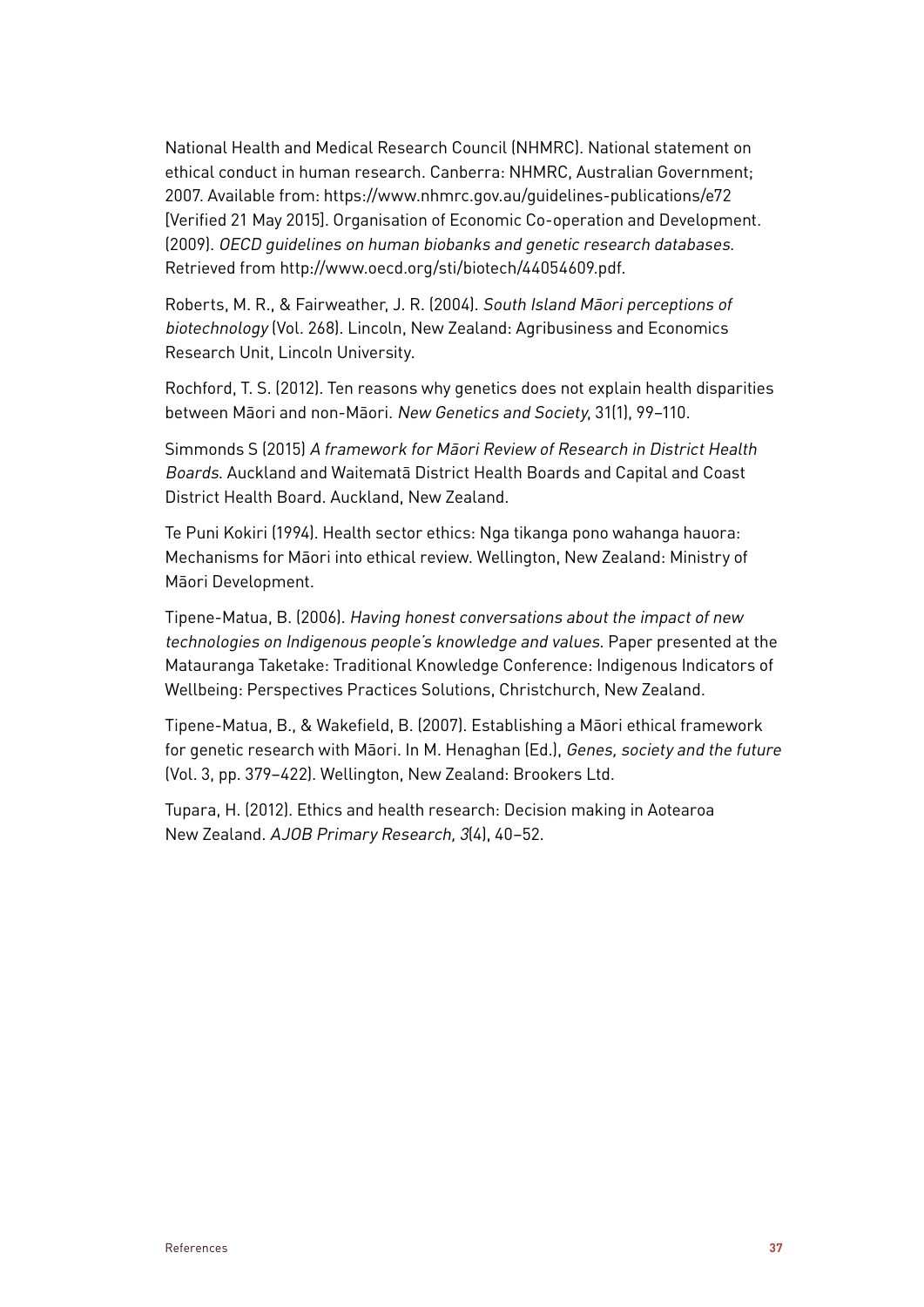# <span id="page-43-0"></span>**Appendix A: Additional Resources**

- Critique(s) of genetics-based research in Indigenous populations http://www.conversations.canterbury.ac.nz/documents/FINAL%20NGAPAEPAPER.doc
- Māori protocols http://www.katoa.net.nz/kaupapa-Māori/Māori-protocols
- National Congress of American Indians Genetics Resource Centre http://www.ncai.org/policy-research-center/initiatives/projects/ genetics-resource-center
- Research consultation with Māori (Otago University policies) http://www.otago.ac.nz/research/Māoriconsultation/
- Te Aroturuki http://www.dabhand.co.nz/tap/index.html (draft)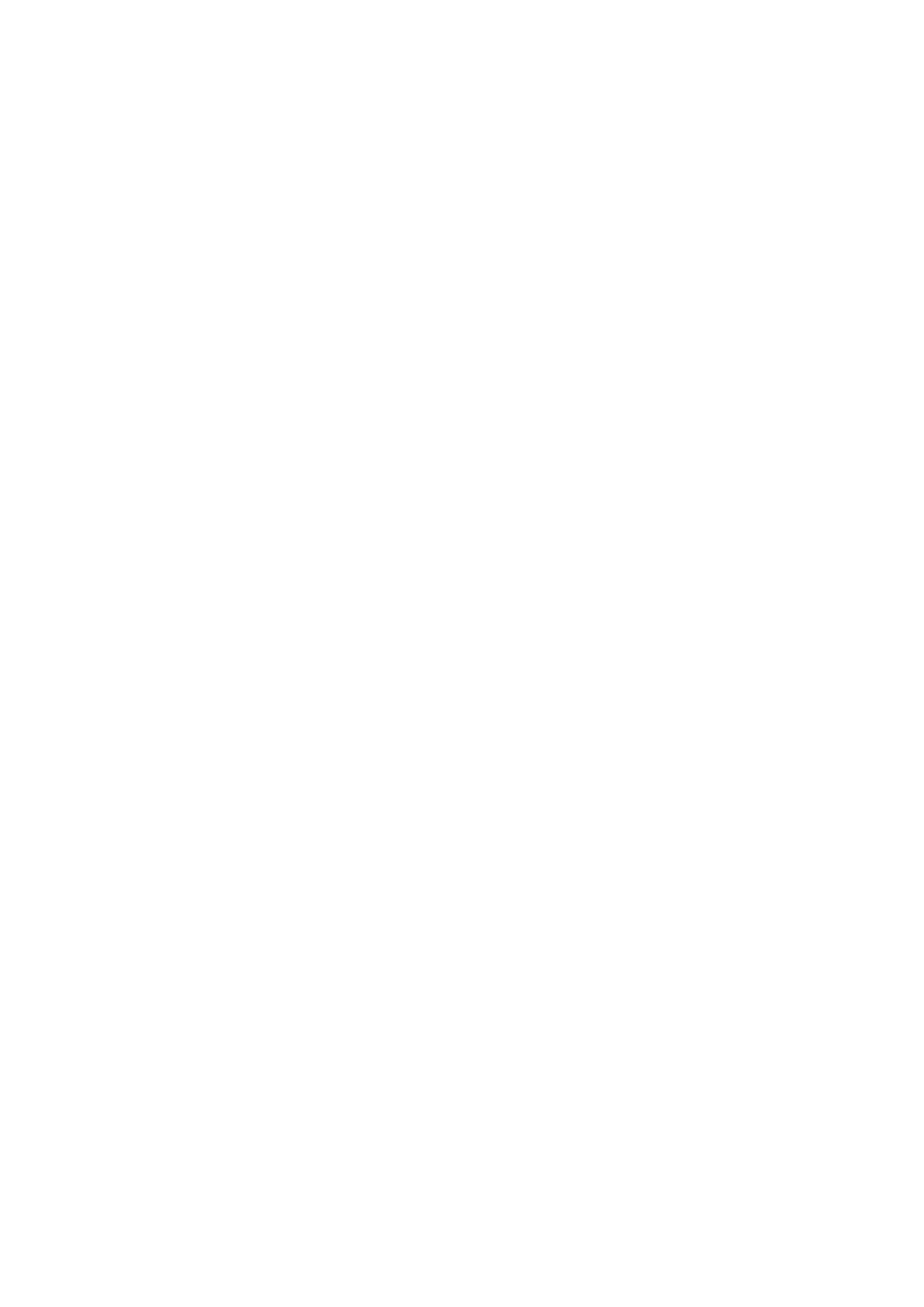